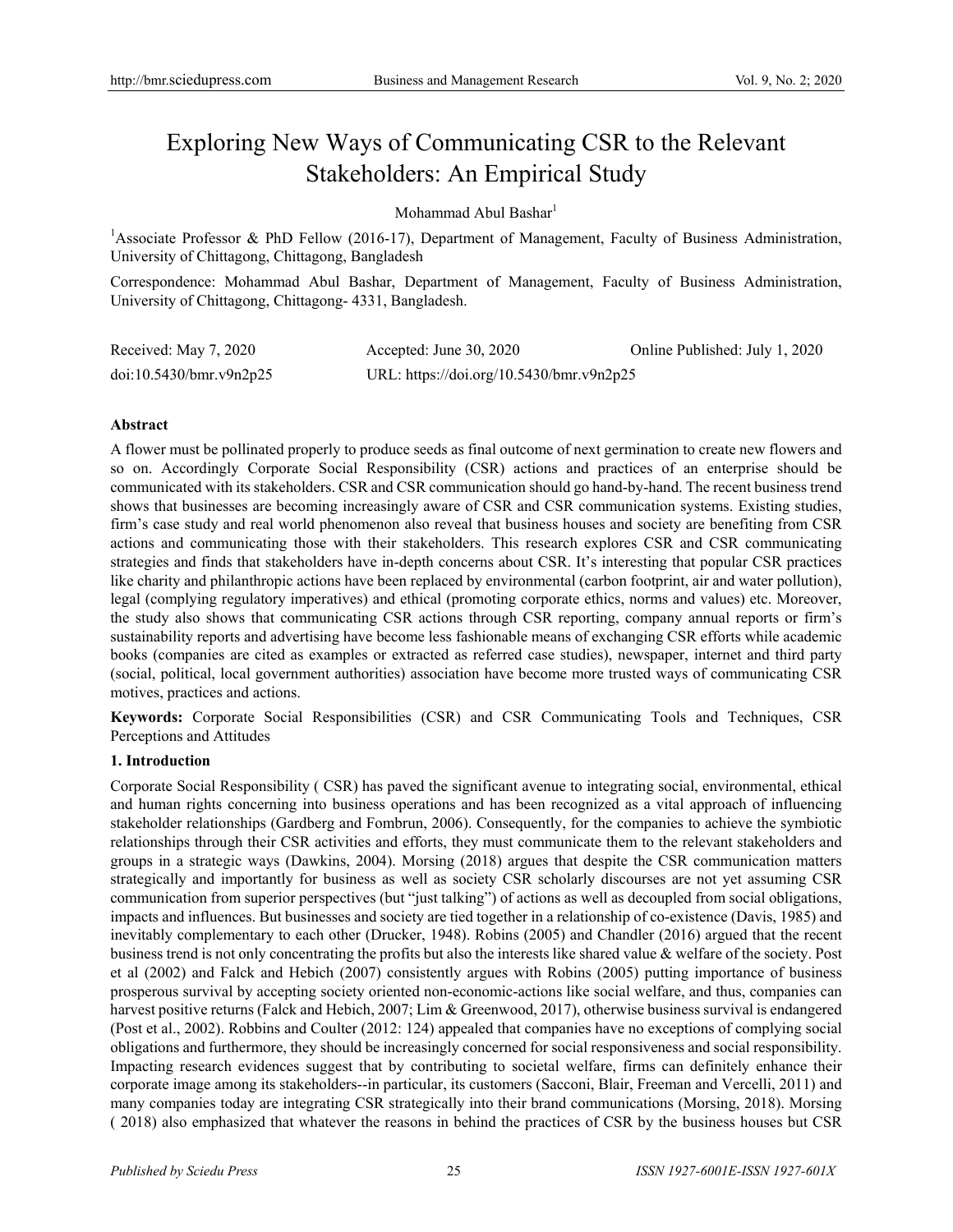communication is vital for paving the way they engage in communication about CSR which is absolutely central for how they are perceived by others to contribute to the society.

For CSR to generate goodwill, consumers generally need to perceive a fit between the sponsoring firm and its CSR. Otherwise, consumers may second-guess the firm's intrinsic CSR motives, which may even evoke a negative reaction. In practice, however, many firms today engage in CSR activities that cover a wide spectrum of perceived fit. To this end, research by Sohn et al. (2012) explored communication strategies (elaborationalvs relational) that help elevate the perceived fit between the sponsoring firm and its CSR activity at high vs. low levels. Specifically, they found elaborational communication strategy (which focuses on the merits of CSR activity per se and not on the association with the firm) to be more effective for the low-fit case, whereas relational communication strategy which highlights the association between the company and CSR was more effective for the high-fit case (Sohn et al., 2012).

Numerous, except the school of Friedman (1970) views, authors in their researches logically articulated that the business enterprises should respond in tying deeper bond to the society where they operate businesses and live with. In this connection, it is to be mentioned that although corporate social responsibility is a widely recognized concept yet the business firms are found to respond to it differently. Research indicates that CSR is one of the ways through which corporations can respond and communicate to economic, social, and environmental stakeholders' interests. This paper lays the groundwork to investigate the issue from both primary and secondary sources of data analysis.

#### *1.1 Background of the Study*

Carroll (1998:1) raised a question of key CSR concentration "What can business expect second option of not being a good corporate citizen?"The inter-actions, interrelations and interdependencies between society and business are also well researched and accepted phenomenon by the authors, practitioners, researchers and academicians. A business has different stakeholders such as shareholders, suppliers, customers, competitors, employees, government, financial and investment institutions, and a society as a whole. These stakeholders are interlinked to the business anticipating diverse set of interests and goals such as profit or dividends, interest, salaries, wages and fair compensation, quality and products at fair price, rational/ profitable prices, total welfare, taxes and more social goods rather commercial commodity etc. (Garrett and Klonoski, 1990; Alam, 1996; Jensen, 2001; Lamy, 2002; Timmins, 2004 and Robbins and Coulter, 2012). Therefore, Gossling and Vocht (2007) emphasizes that businesses should not only address the economic goals but social and ecological goals and simultaneously stakeholders' expectations as well as not to forget giving something back to the society where it operates its business. Famous economists like Smith (1776) and Schumpeter (1911) argue that business receives resources from the society and responsible for the development of society as per as the nation.

Du et al (2010) clearly demonstrates that doing social welfare is not a cost for the businesses at all, because business can benefit from CSR actions by communicating those with its stakeholders and society at large. They argued benefits like organizational reputation, brighter image, customer's loyalty and words-of-mouth of consumers. However, the reviewed literature indicates that effective CSR communication strategy is still under researched area (Kim, 2011). Moreover, views and expectations of stakeholders are altering day by day. Business should understand the pattern and shape of these changes in order to undertake CSR actions correspondingly (Kim, 2011). Since the organizations today are recognizing the necessity to fit into placing CSR and sustainability endeavors, it is also integrated to succeed in communication that they are doing so (Brunton et al., 2017). The study, therefore, accepts the topic and endeavors to find the best CSR practices and ways to communicate those with the stakeholders.

#### *1.2 Problem Statement*

If an organization's CSR policy or implementation method has a direct effect on a particular stakeholder group, this organization will be tremendously affected by how this stakeholder group evaluates it. According to the stakeholder theory, the relationship between an organization and its stakeholders is dynamic, and all the parties involved in this relationship are interdependent and interrelated regarding damages, interests, obligations, and rights (Freeman, 1997: Freeman et al., 2010). Moreover, CSR can be straightforwardly understood as the formal recognition at corporate governance level of the obligations owed to all the stakeholders because they are legitimate sources of ends for corporations (Donaldson and Preston, 1995; Sacconi, Blair, Freeman and Vercelli, 2011). The research topic is, therefore, attracted great attention and aims to explore CSR engagements of the business enterprises. Research indicates that CSR activities, if successfully and effectively communicated with stakeholders, can be resulted into positive key result areas such as increased customer's loyalty, favorable reputation, brand loyalty, intrinsic motivations among both internal and external stakeholders etc.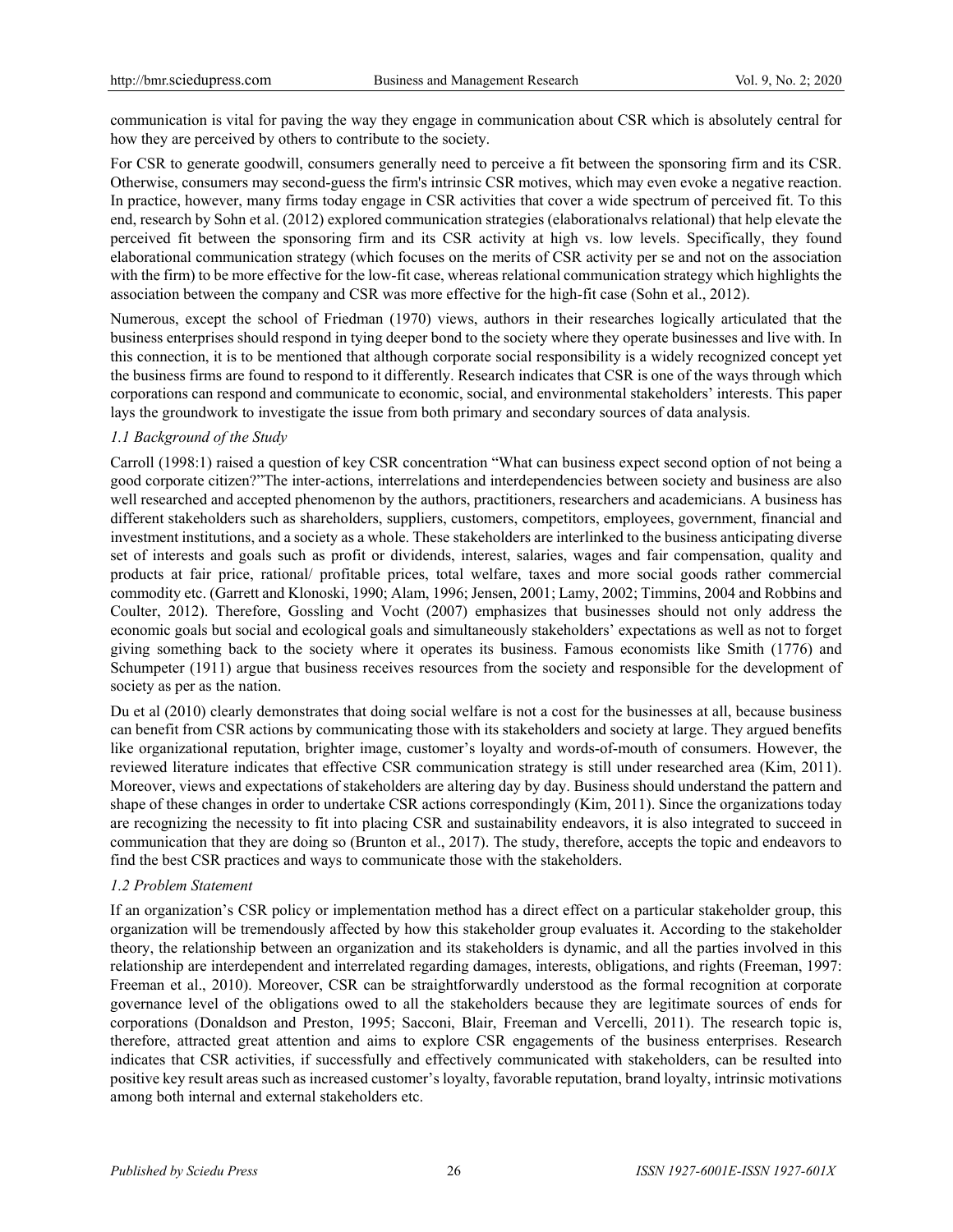# *1.3 Research Rationality*

Research shows that CSR is not an entirely new notion in the domain of corporate activities. Back in the 1930s the idea that public companies were fiduciaries of constituencies much broader than shareholders was put forward and widely discussed as one of the possible interpretations of the very reason for the large corporations' existence (Sacconi, Blair, Freeman and Vercelli, 2011; xv). In his earlier writing Berle (1931) (as cit. by Aoki in Corporations in Evolving Diversity, 2010) maintained that corporate powers were held in trust not only of the corporation per se but also for individual members of it (Berle, 1931). Dodd (1932) challenged this view by arguing that the directors of a corporation must (if they had not already) become trustees not merely for shareholders but also for other constituents of corporations, such as employees, customers, and particularly the entire community (Aoki, 2010: 15). Social and academic researches exploring the value of CSR are growing day-by-day. Some researches indicate that CSR has no impact on economic and financial performances of business (Page &Fearn, 2005). On the contrary, various researches (David, Kline, & Dai, 2005; Kim, Haley,& Schumann, 2009; Lim & Greenwood, 2017; Brunton et al., 2017 etc.) argue that there's a esteemed relationship between CSR and firm's performance as well as stakeholders' perceptions specially consumers, suppliers and society as a whole. Moreover, Amaladoss and Manohar (2011) argue that whatever the ranges of CSR actions and activities like charity or other social welfare, those don't bring any favorable blow i.e. benefits for the firm unless those are communicated in an impacting ways. This empirical research, therefore, originates high degree of rationality in studying CSR communication. Therefore, inevitably, today CSR has become more and more a global issue rather local. Business and society are aiming to be tied into a symbiotic relationship rather parasitic relationship through responding stakeholders' interests properly. Hence, the issue raised a burning management question as follow;

## *1.4 Management Question*

*In what ways CSR can help firms engaged with stakeholders by responding to their interests through effective communication strategies and develop new CSR strategies*

## *1.5 Aims of the Study*

The aim of this research is set ahead of the specific set of research objectives below. Drucker (1984) argues that the firms have addressed the CSR issues and managers should comply with those through their decisions and behaviors. Freeman et al (2011) argue consistently to this phenomenon that in order to understand a business, it should be viewed as a holistic set of relationship through communication with various stakeholders like investors, shareholders, bondholders, stockholders, customers, employees, competitors etc. So the study endeavors to identify the means of practicing CSR and ways of communicating with the stakeholders.

#### *1.6 Objectives of the Study*

This research is aimed to achieve the following set of measurable, achievable and specific objectives.

- To explore CSR communication strategies and evaluate effectiveness of CSR communication strategies
- To develop CSR policy recommendations for sustainable tie in between society and business world

#### *1.7 Research Questions*

In order to achieve the objectives the following research questions are derived which correspondingly orchestrate the research topic.

- How do CSR communication strategies help companies engage with stakeholders responding to their interests?
- What CSR policy recommendations for sustainable tie in between society and business world can be put forward?

# **2. Literature Review: Theoretical Perspectives**

The historical background shows that Corporate Social Responsibility (CSR) is not a new business philosophy and received focal attention about fifty years ago (Carroll, 1999), and now it's attracted greater attention of the global economy in an increasing way and firms have started to accept CSR as an input along with the profit considering long term strategic implications of CSR (Morrison &Bridwell, 2011:144). These propositions are highly cohesive to the argument by Brown (2001) that firms can't ignore the accountability and responsibility to the society. Therefore, the conceptual research reflects the idea that organizational behavior is a potential key to the promotion of societal goals, including the achievement of governmental (national or international) strategies on sustainable development (Graafland& Schouten, 2012). There is neither any unanimous definition of CSR nor universally accepted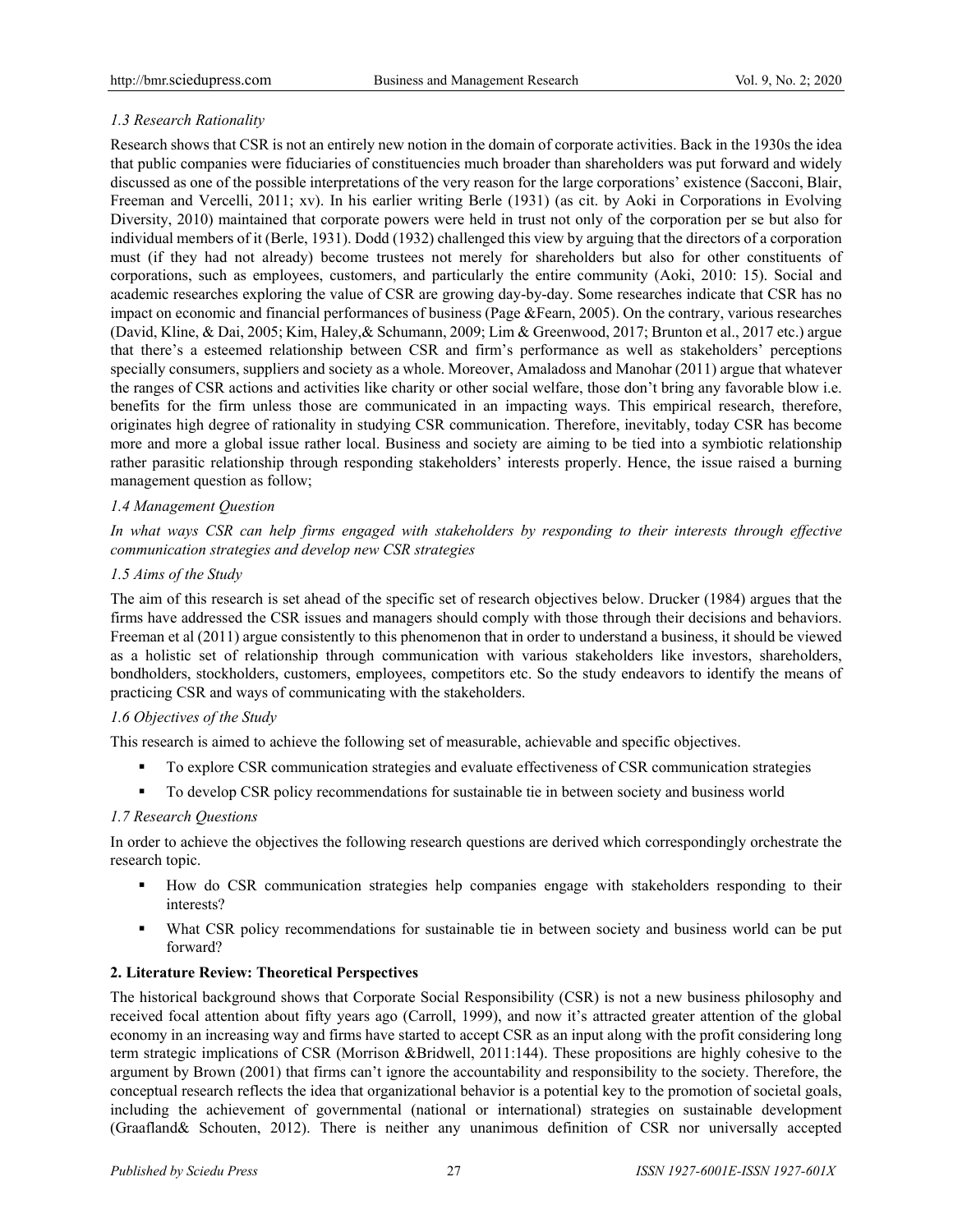phenomenon. Various authors like Clarkson (1995), Jamali and Mirshak (2007) and Castka and Balzarova (2008) described it as obligations of business to the society and stakeholders so that their demands are met in corresponding to their expectations. While McWilliams and Siegel (2001) defined it as a process of involving in the social actions which are not core interests of the firm but the feel of obligations. WBCSD (2000) defined CSR as a series of firm's actions which are dedicated to ensure ethical, economic, quality and quantity of social life including employees aiming the greater impact to both local community and society as a whole. While Gainer (2010) views it as a movement of corporations and the ideas behind it are firm's practices should reflect social goals sufficiently. However, the definitional questions on strategic CSR, philanthropic CSR and coerced CSR are still unsolved (McWilliams and Siegel (2001). Corporate social responsibility (CSR) is viewed by the authors, academicians and researchers from further perspectives. For instances, according to Carroll (1983; 608) "CSR involves the conduct of a business so that it is economically profitable, law abiding, ethical and socially supportive". Kotler and Lee (2005) views CSR as the commitment of business to the society and the commitment is fulfilled through the discretionary business actions and organizational resources. Late recent, CSR is optimized as the route of creating shared value (instead of profit maximization) through company policies and practices that increases the competiveness of company while simultaneously improving the economic and social conditions of the community in which it operates ( Porter and Kramer, 2011; Chandler, 2016). However, Friedman (1970 and 1962) and Levitt (1958) view CSR from direct opposition that CSR of business is "Earning only profits for shareholders" and " Doing welfare of the society is government's responsibility" respectively.

#### *2.1 Approaches to CSR*

Like the lack of definitional congruency approaches to CSR also represent different faces of CSR. For instance, Basu and Palazzo (2008) demonstrated three approaches of CSR they are stakeholder, performance and motivation driven CSR. On the other hand, Robbins and Coulter (2012) have divided the CSR into three major perspectives like social obligations (meeting mandatory social imperatives such as ensuring product safety, consumer's rights), social responsiveness (meeting some popular social needs like welfare, charity etc.) and social responsibility (e.g. technology stewardship – greening technology). While Carroll's Pyramid (1991) shows four viewpoints of CSR such as philanthropic – undertaking community projects, ethical – ensuring good governance and ethics, legal – to complying legal imperatives and economic – creating employment opportunity, undertaking investment portfolios and paying tax.

#### *2.2 Value of CSR*

Reviewed literature shows that consumers favor more to CSR practicing companies than those who don't (Sen and Bhattacharya, 2001 and employee or labor commitment to the organization is related to the perceptions of their firm's social responsibility (Brammer et al., 2007; Harvey et al., 2017); prospective employees are more attracted to more socially responsible corporations (Greening and Turban, 2000); and investors often prefer socially screened investment funds (Stone, 2001). Therefore, these various groups of stakeholders, together with other interested parties may play a crucial role in stimulating and pressing corporations to engage in socially responsible practices in different domains (Duarte, Mouro and Neves, 2010).

#### *2.3 CSR Stakeholders' Expectations*

The stakeholders of business are diverse such as customers, shareholders, investors, competitors, government, suppliers, financial and investment institutions etc ( Holme& Watts, 2000) and stakeholders interests are reversed to firms goals and objectives ( Kumar & Subramanian, 1998) for instances, consumers want best product at low price which is opposite to the firms' profit orientation. A recent research on stakeholders' expectations conducted by Popoli (2011) reveals that stakeholders are varied on the basis of their CSR expectations. These expectations are neither similar nor specific to a particular group and pervasive among all of them. While Whitehouse (2006) and Balmer and Greysner (2006) consistently argue that the range of CSR expectations among the stakeholders are not only augmenting but also persistent everywhere and firms should address the issue proactively rather than being reactive Harrison and St.John (1996) emphasizes that recent business environments have been changed and stakeholders should be managed very carefully and strategically. "The varied expectations of stakeholders about a company's social responsibility paint a complex picture of multidimensional social responsibility factors, which are linked to economic, environmental and social issues" (Popoli, 2011). The Following figure illustrates the 'everywhere' presence of CSR expectations (Popoli, 2011).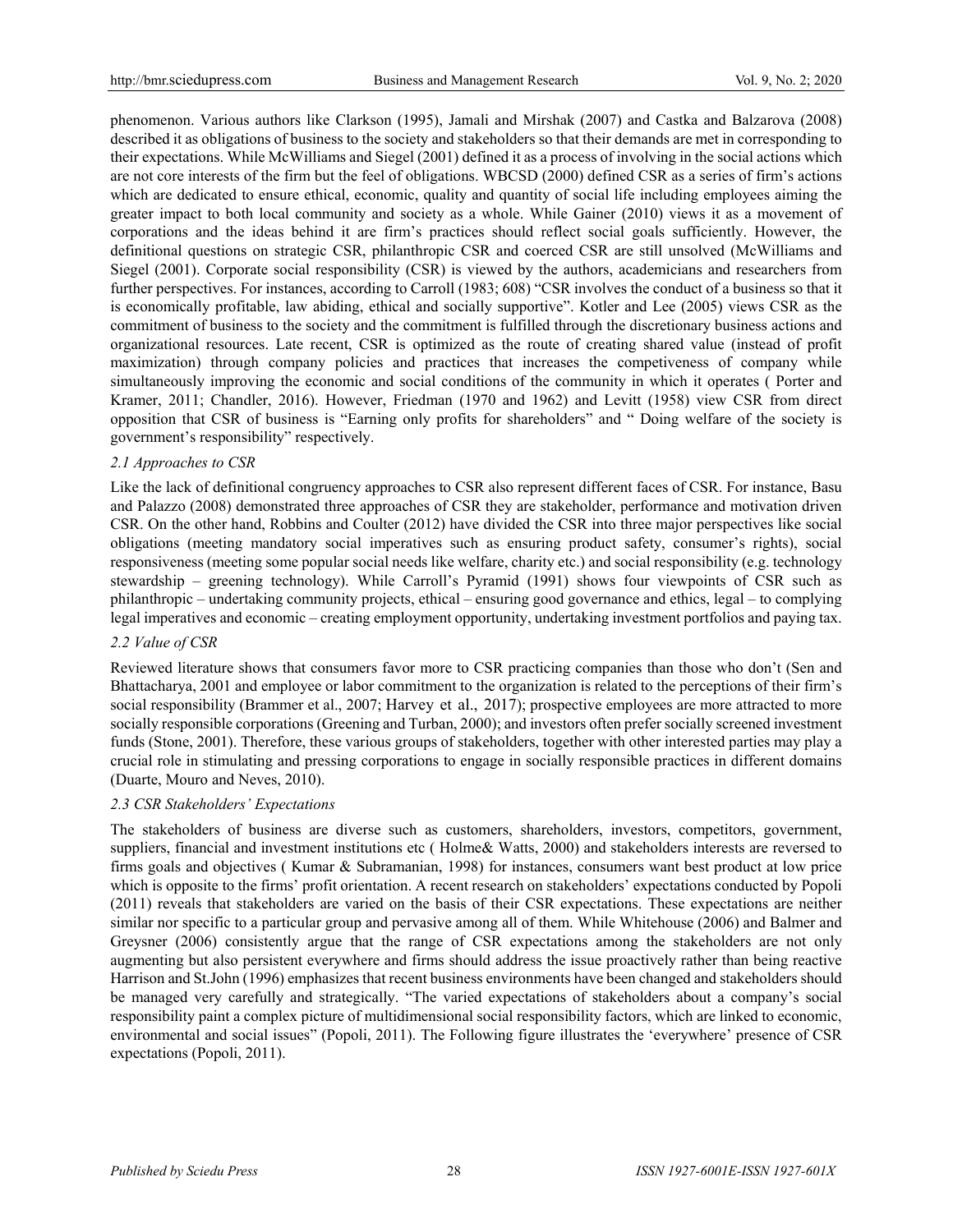

Figure 1.Linking CSR Strategy and Brand Image Different Approaches in Local and Global Markets, SAGE Publication.



#### *2.4 A Theoretical Debate*

The classic research in the late  $60<sup>th</sup>$  decade by T. Levitt (1958) put CSR in dichotomy that doing social welfare is not a business of the enterprises while this responsibility goes to the state or government. In the next decade in 1970s Milton Friedman made the debate more scorching by arguing that firm's sole responsibility is to generate profit for the shareholders not doing good for the society because such contributory actions will make business institutions powerful. He also argued that if shareholders' interests are preserved they can contribute to the society by further investments and thereby economic emancipation. Morrison and Bridwell (2011) participated in the group of CSR antagonists a bit carefully and said that CSR encourages unrealistic demands among the stakeholders that might divert ultimate goals and objectives of business; hence CSR should be excluded from the definitional domain of business.

Moreover, the reviewed research reflections on the studies by Brammer and Millington (2004), Kakabadse et al (2005), Lydenberg (2005) and Matten and Crane (2005) reveal that CSR accountability might be risky, organizational conflicts could be stimulated due to power struggle among the stakeholders, CSR is still clumsy and complicated concepts to the researchers, CEOs and practitioners. A recent research by Dincer (2011) reveals that the shareholders of the organizations may confront the CSR if it negatively impacts the firm's financial performance while, still the employees perceive it positively. Another contemporary research by Marais (2012), contradicts to the research findings by Sen and Bhattacharya (2001), reveal that CSR commitment might create no appeal among the customers because of least sensitivity.

#### **3. CSR Communications: Theoretical Paradigm**

#### *3.1 Conceptual Framework*

The growing power and influences of communication is eminent today and it has become an effective tool to manage and engage with the stakeholders effectively (Windell, 2006). Conceptually CSR communication means to a company's attempt for exchanging CSR efforts with its stakeholders and CSR communication embraces – agendas and issues of CSR, challenges and debates, stakeholders' understandings towards company's contribution to the community and, thus setting a landscape for directing future CSR activities or policy frameworks ( Morsing, 2018). CSR communication is also referred by Morsing (2006:171) as "communication that is designed and distributed by the company itself about its CSR efforts". Ihlen et al. (2011) defines as organizational communication systems which ensure responses to the various impact issues like economic, social and environmental practices. Morsing and Schultz (2006) refer to three basic types of CSR communication such as 'stakeholder-information-strategy', 'stakeholder-response-strategy' and 'stakeholder-involvement-strategy. However, Du et al. (2010) argues that most forms of CSR communication basically conveys the firm's CSR commitments and involvement of corporate causes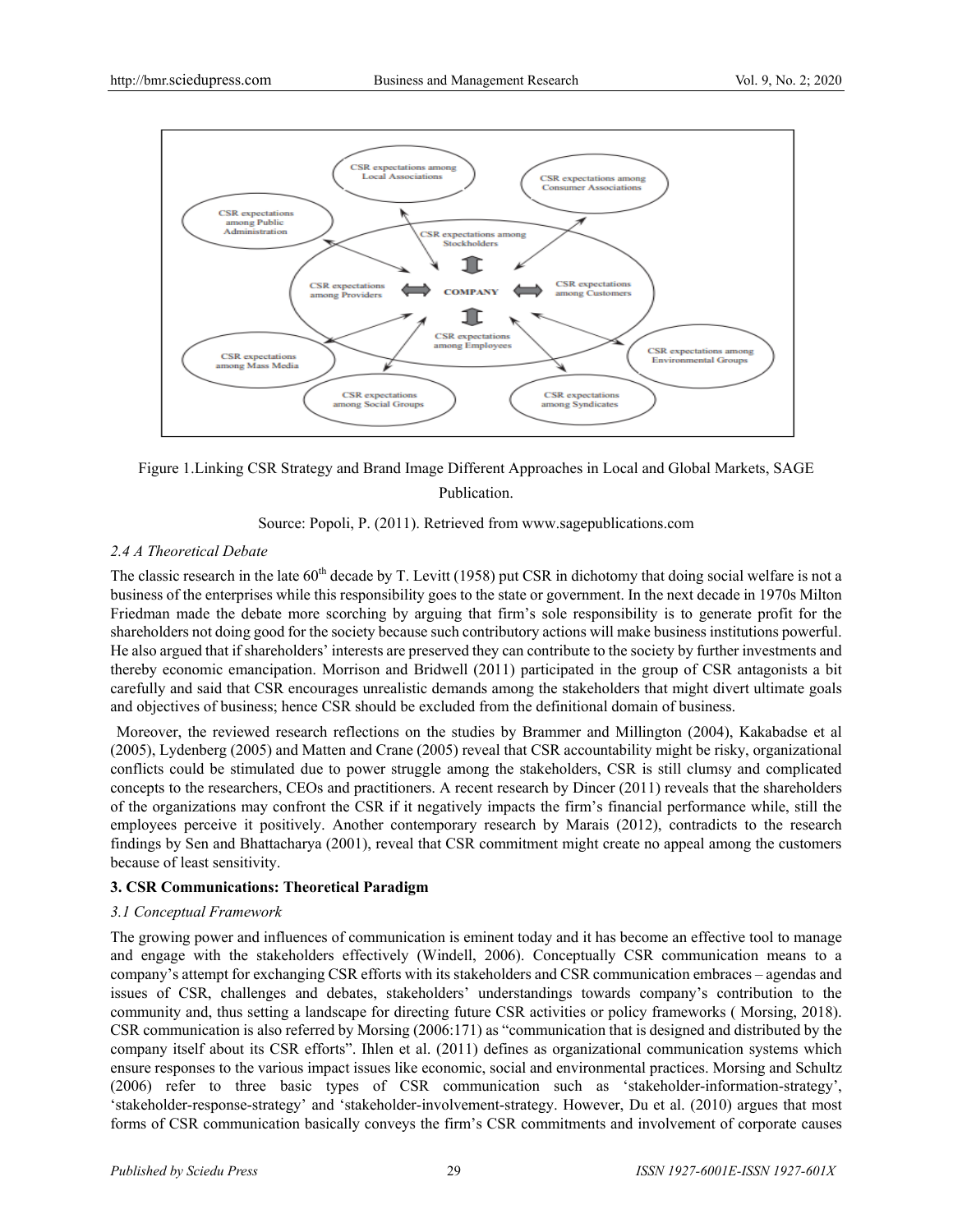but residing away the social cusses. Thus, we can define CSR communication as a process of designing and maintaining an environment that facilitates exchanging of CSR facts and data, ideas and views, thoughts and efforts, and disseminating CSR actions with the stakeholders.

Today organizations are under pressure to disseminate or diffuse the information at a large scale to the stakeholders (Gray et al., 1996) which has made CSR communication mandatory for the senior executives and managers of the organizations ( Prado-lorenzo& Garcia-sanchez, 2010). Arvidson (2010) emphasizes that CSR communication has become a significant avenue to uphold both corporate and managerial legitimacy. A recent research by Perks et al. (2013) reveals that stakeholders are increasingly expecting the firms to be engaged in socially responsible efforts and communicate those with them, and organizations are doing it toward the influential stakeholders groups effectively through CSR communication ( Porter & Kramer, 2011). Firms can construct an impressive communication system of recognized communicating motives i.e. extrinsic and intrinsic motives of communication, thus organizations can avoid stakeholder's skepticism, defined the validity and credibility of the message and uphold the reputational goodwill (Grier, 2003). Furthermore, in the latest recent Ferreira & Ribeiro (2017) strongly argued that corporate social irresponsibility (CSIR) negatively affects consumer behavior such as consumers' willingness to pay and purchase. However, recently Cho et al., (2017) found that "corporations communicate noncorporate social responsibility messages more frequently than corporate social responsibility (CSR) messages which may reflect public cynicism of CSR communication". Eventually, companies can ensure favorable repercussion of the customers by being engaged and communicating CSR actions while the repercussions are resulted into multi-facet returns like attracting skilled human resources, brand reputation and lucrative investors (Sen et al., 2006; Morsing, 2018).

The comprehensive conceptual framework of CSR communication has been proposed by Du et al. (2010) that exhibits two set of CSR communication outcomes i) internal outcomes i.e. awareness, attribution, attitudes, identification and trust ii) external outcomes i.e. consumers – purchase, loyalty, advocacy; employees productivity, loyalty, citizenship behavior and advocacy, investors – amount of invested capital, loyalty. The model is depicted below.



Figure 2.Maximizing business returns to corporate social responsibility; The role of CSR communication: Source: Du, S., Bhattacharya, C. B. and Sen, S. (2010), International Journal of Management Reviews, vol. 12 no.1, p. 11

The impacting study by Sora Kim (2011) has tested the consumer's response model of two famous companies Kellogg and Motorola and developed a synergistic model of corporate communication. The model demonstrates that popular companies (for example Kellogg and Motorola) can conveniently exert influences over the customer's product evaluation through performing and communicating CSR efforts to them. Takano (2017) examined Kikkoman's ( an internationally recognized soya sauce maker) CSR communication with public schools in Japan and found that the company effectively captured the previously untapped market of Japanese public schools as well as company's corporate image is upheld using the vehicle of CSR practices. On the other hand, Drumwright's (1996) model proposes three different organizational campaigns such as economic campaigns, non-economic campaigns and mixed campaigns in the marketplace and found same outcomes like Takano ( 2017) and Sora Kim ( 2011). Popoli (2011) emphatically argued that the business houses can position brand images if they are able to satisfy the stakeholders' expectation in a meaningful and value creating ways and correspondingly can communicate such efforts to the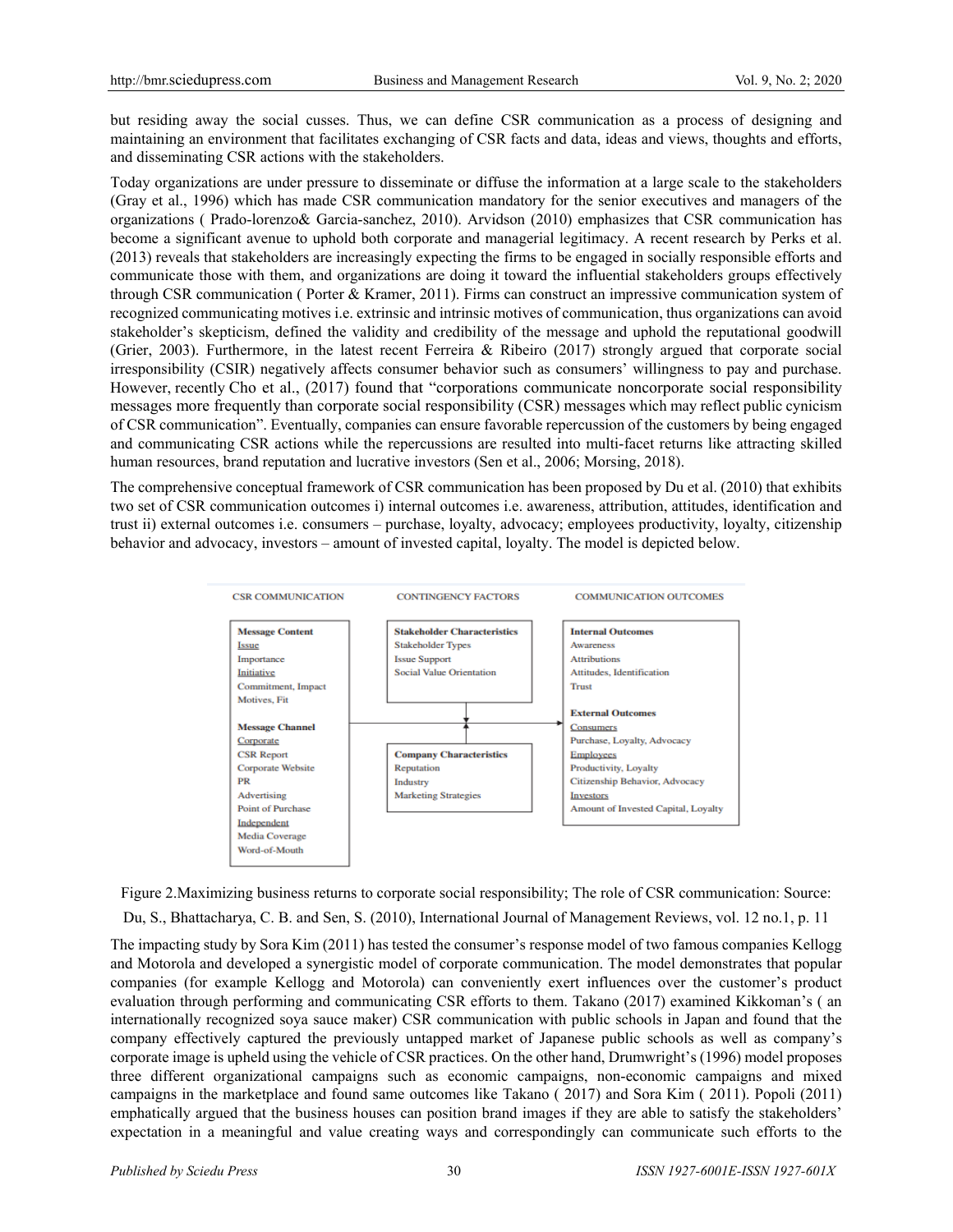stakeholders. Consequently, companies can gain trust, credibility and reputation onward positioning brand strength in the market (Erdem&Swait, 2004), as a resultant impact on company's competitive advantage and profitability (Porter, 1985). Popoli (2011) conceptualized the above phenomenon in the following figure.



Figure 3.Linking CSR Strategy and Brand Image Different Approaches in Local and Global Markets, SAGE Publication; Source: Popoli, P. (2011). Retrieved from www.sagepublications.com

#### *3.2 CSR Communications: Legitimacy, Channels and Strategies*

Research evidence suggests that the more the companies are upholding their reputations and opportunities the higher they are motivated to be aligned with the stakeholders' expectations through the CSR practices and actions (Dawkins, 2004). However, Enron, Royal Dutch Shell and Walmart's bright images were darkened due to corporate scandals (Stuart, 2006). So the term Legitimacy comes forward. According to Lindblom (1994), "Legitimacy is a condition or status which exists when an entities value system is congruent with the value system of the larger social system of which the entity is a part. When a disparity, actual or potential, exists between the two value systems, there is a threat to the entities legitimacy". Brown and Deegan (1998) argue that the theory of legitimacy finds the ways to ensure congruency between social values, norms and ethics and those of the societies in which they operate. Deegan (2002) and Elsbach (2003) discloses a bleak truth that organizations use CSR as a tool of social impression management and Elsbach (2003) also argue that they do it using various techniques like categorizations, verbal accounts, symbolic markers or representational behavior.

Lindblom (1994) argued that companies basically use four different kinds of legitimacy strategies to communicate social and public's pressure. These strategies are i) Firms are intended to inform the stakeholders about the organizational performances ii) an attempt of status quo i.e. trying to change stakeholders' viewpoints yet corporate behavior is unchanged iii) a diversion strategy which seeks to focus on a positive activity not linked with the realities and iv) a final strategy is to alter stakeholders' expectations about the organizational performances. On the other hand, Cho (2009) finds that organizations use image enhancement (e.g. self praising information), avoidance (converting focus from social and environmental aspects to other viewpoints) and disclaimer (refusing or denying any negative consequences) strategies to communicate with stakeholders.

Research indicates that organizations should be aware of selecting channels or media to convey messages about CSR efforts and activities to the stakeholders. A KPMG (2008) survey shows that organizations 80% of the global leading-edge companies produces CSR reports as an effort to communicate CSR attempts and endeavors to the stakeholders. Du et al. (2010) have suggested some influential channels for communicating firm's CSR endeavors to the stakeholders – official documents, annual CSR reporting, press releases, TV commercials, various magazines, outdoors advertisements, product labeling and packaging, and a dedicated CSR website are dominant channels proposed by Du et al. (2010).

#### **4. Research Methodology**

#### *4.1 Research Design*

Trochim and Donnely (2007) recognizes the research design as 'the glue' that helps the whole research projects developed in an expected way i.e. consistently by keeping the parts of the research together. On the basis of nature of study problems, research questions and to satisfy the objectives of the study this research is designed to cover the exploratory, descriptive and causal analysis. The survey research method will be the basic research design. Moreover, focus group, case study and interview will serve the purpose of qualitative data sources.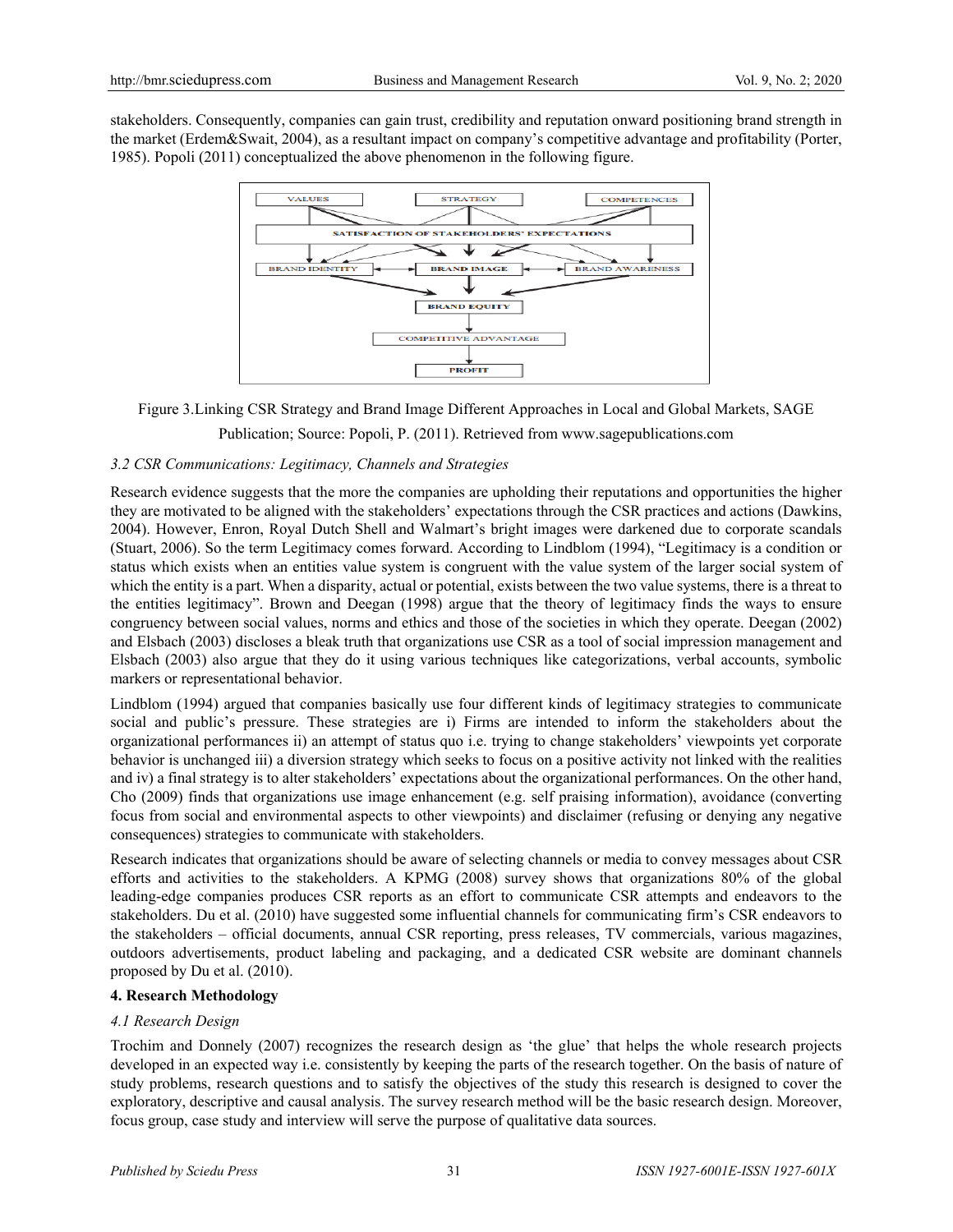### *4.2 Sample Design: Sources of Primary Data*

The stratified sampling is the basic sampling technique in this research. For the purpose the entire target population is divided into four different subgroups, or strata, and then randomly selected the final subjects proportionally from the different strata. Approximately 60 individuals (Managers and Executives-15, Social and Political Leaders-15, corporate entrepreneurs and CEOs- 15, researcher and academicians- 15) from different national cultures are surveyed or interviewed. The Focus study also is an esteemed primary source of data.

### *4.3 The Desk Study: Sources of Secondary Data*

An extensive desk study is conducted to have an idea about CSR and CSR communication issues, areas, practices models, impacts and factors etc. for the development of an extensive literature review. This enriches the study to develop theoretical background of the study. Moreover, the desk study has been aimed at identifying the policy documents that have already been published and researched in the different parts of the globe covering the issues of Corporate Social Responsibility (CSR) and communicating CSR issues, models and strategies. Therefore, different sources such as Emerald, UoC Library database, JSTOR, URLs, SCOPUS, Corporate annual reports, books, journals, periodicals, internet, bitc (business in the community), WBCSD (World Business Council for Sustainable Development), CSR Forum of Asia and Europe, CSR Charters of different countries, & environmental, constitutional, ethical, legal and governance frameworks and imperatives are utilized for constructing the domains of secondary data sources.

#### *4.4 Data Collection Instrument: Questionnaire and Focus Group*

The study has collected data by administering a questionnaire. The questionnaires consist of both structured and semi-structured questions. Exactly 15 questions have been divided into three sections such as CSR: Awareness Issues, CSR: Attitudes and Perceptions and CSR: Communication Channels and techniques. Likert's 5 point scale questions are used in a section to measure the social attitudes of business and non-business stakeholders. The survey has been administered through telephone, mail, email, facebook, Internet, and direct interviews with the respondents. The questionnaire was divided emphasizing on three broad areas such as CSR awareness issues, CSR perceptions and attitudes and CSR communication. One hundred questionnaires were sent to the target respondents and received 73; sixty of them are finally accepted as sample and thirteen questionnaires have been rejected as least useful due to incompleteness, showing low awareness on the research issue and ambiguity.

Moreover, a focus group study was administered through Skype video conferencing. The focus group was consists of ten participants ( a pilot sample) representing ten different professional groups in Bangladesh ( i.e. a University teacher, a lawyer, an NGO representative, a General Physician, an Industrialist/ Entrepreneur, a Politician, a Chairman of Local Government, an MBA Student, a Journalist and a Manager of a corporation). Data had been collected in between the 1st January, 2017 to 20<sup>th</sup> February, 2018; Focus group video conference was organized on  $17<sup>th</sup>$  February, 2019. The focus group video conferences (with the 10 leading representative respondents) were held to investigate their opinions if there is any phenomenological change on the their earlier responses provided.

#### *4.5 Data Analysis Tools and Techniques*

Finally data has been analyzed using both prescriptive and descriptive statistical tools. Arithmetic tools like percentage, ratios etc. also used for the purpose of analyzing data and facts. Microsoft Office Excel (data analysis tool pack) is used to input, process, outputs and present the data.

#### **5. Major Findings and Discussions**

Contemporary empirical studies, reviewed literature and research indicate that CSR is still a subject of debate and dialects. CSR conceptual framework has not yet commonly agreed nor is its boundary shaped. This study has obtained some interesting findings based on primary data analysis. Some of these findings are consistent with some earlier researches but some findings don't agree coherently with the findings of those earlier studies. This section of the research exhibits some valuable empirical findings and results about CSR and CSR communication issues and strategies. The study shows that the respondents have been heard/ learned/ known about CSR for 9 years approximately; actual mean is 8.6 years (Source; respondents data analysis). Hence, the target respondents show high awareness and keen interest to the research topic and answered the questions very thoughtfully.

# *5.1 CSR defined, Issues and Areas of CSR Identified by Respondents:*

Many of the respondents have defined the CSR from their own concept. Some definitions are seemed interesting and very consistent with definitions given by researchers, authors and academicians. For instances, according to a respondent 'CSR is a business philosophy that emphasizes on corporate house has to consider a long term vision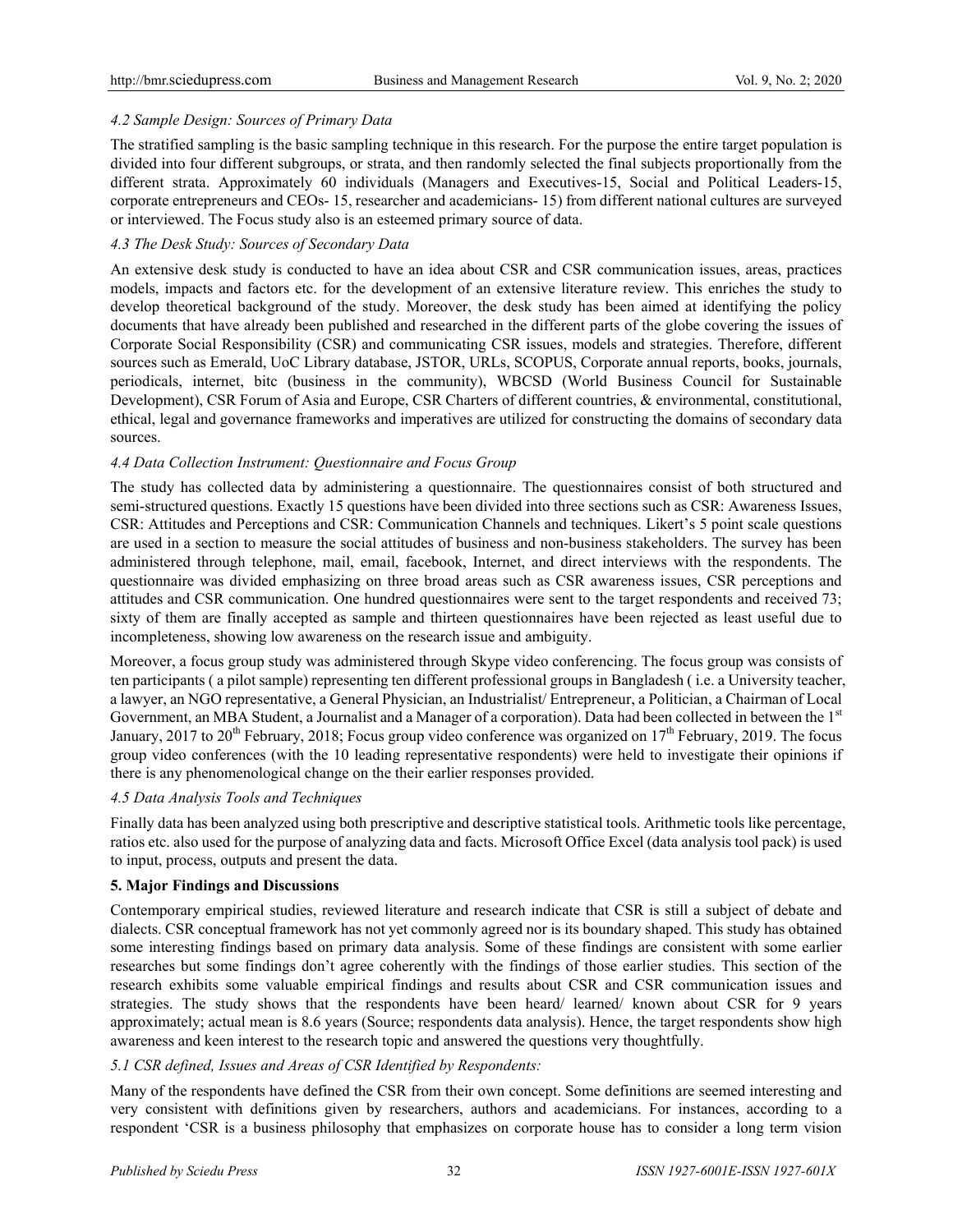centering the society as a whole'. While another respondent argues that 'CSR is not only involved to provide scholarship, celebrating international days, organizing blood donation programs or arranging tree plantation programs etc. but also involves ensuring a quality of work life within the organization for the employees, paying the workers on time at the beginning of the month, adjusting their basic pay with cost of living according to consumer price index (CPI), finally promoting compliances of work facilities'. A respondent viewed CSR as a commitment of 'giving back' to the society. Some of the respondents have viewed 'CSR as a commitment by business to society to behave ethically', and 'as the internal moral code of conduct of corporate bodies that ensures that they do not harm the society by their business activities, and if possible, give back to the society from which they benefit'. The focus group has identified a number of CSR issues corporate ethics and good governance first that will transform other issues such as environment, consumers, society and other stakeholders' interests. The group has identified some areas of CSR. The group argues that business houses are the social economic entities; society expects that they should behave as good corporate citizen, they should comply with legal, ethical and moral issues and business enterprises must carefully address the social and environmental issues. This view is consistent with Carroll's (1991) CSR Pyramid of economic, legal, ethical and philanthropic model.

#### *5.2 First Source of CSR Information*

The research was keen to understand what was the first source of CSR information of the respondents? Data analysis exhibits the following column diagram.



Exhibit 1. Respondent Data Analysis

The graph shows that 40% of the respondents have received CSR information from their academic books while newspaper (20%) and internet (15%) are the second and third sources of first CSR information.

#### *5.3 Is Your Company Socially Responsible?*

The respondents were asked directly whether his or her company (or organization, or institution s/he is involved) is socially responsible. The respondents' data analysis shows the following pie chart.



Exhibit 2. Respondent Data Analysis

It's unexpected that 75% of the respondent straightly answers that his or her company is not socially responsible while only 25% of them countered by 'yes'. This result is fully consistent with respondents' perception and attitude, mean-2.45, towards the business's orientation to go beyond the profit orientation and making the world better place. But, this result show direct contradiction with 'the recent business trend' emphasized by Robins (2005).

#### *5.4 CSR Contributing Actions by Company: Respondents' Predilection*

The participants in the survey were asked to prefer CSR contributory actions (**Q5 in Appendix A; Survey Questionnaire**) from a given list of popular CSR actions. The responses is derived into following bar diagram.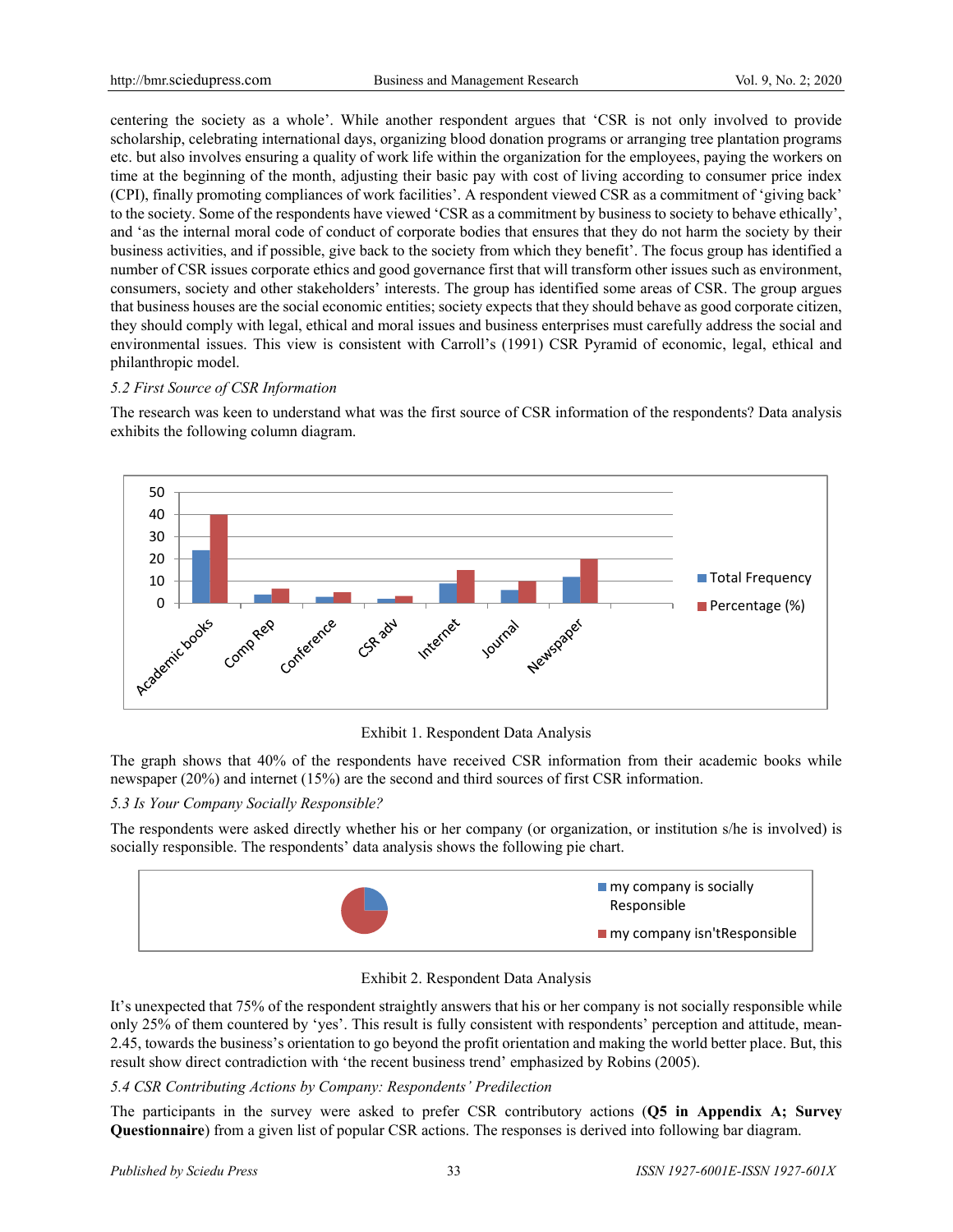

Exhibit 3. Respondent Data Analysis

Research indicates that companies today are observing various CSR actions and practices as commitments towards stakeholders, society and environment. The examined samples show that 72% of the participants emphasized on protecting carbon emission by the industries. The data analysis shows that 'the compliances of laws and regulations', 'promoting business ethics and transparency' and 'protecting consumer's rights' are chosen with high priority and given predilections by 70%, 68% and 68% of the respondents respectively. It's interesting that the fourth popular action is promoting good governance is selected by 67% of the respondents. The fifth choice is 'offering employment to socially vulnerable people (60%)' and 'adapting environment friendly production technology (57%)' is the sixth popular CSR action while supports to disadvantage people of the society (55%) has gained seventh predilections by the respondents. The results indicate that people are expecting businesses to tailoring environmental issues and promoting business ethics, norms, transparency and good governance first, and, then to be involved in other popular actions like helping vulnerable and disadvantaged people, social charity and philanthropic activities etc. The finding is consistent with a research by Money and Hillenbrand (2005) in UK, which indicates that there is a clear message to businesses that it is important to companies to be responsible first to the employees and customers before tackling community projects.

*5.5. CSR Views, Issues and Role of CSR Communications: Some Significant Findings*

 The respondents are divided in answering all questions of the questionnaire except two structured questions i.e. Q-6 and Q-7 (Appendix A: CSR Questionnaire). The result shows a unanimous agreement (100%) that companies should not only maximize production and profit and companies should have obligations and responsibility to the society. The following column diagram is depicting the findings.



Exhibit 4. Respondent Data Analysis

This result is directly contradicted with the view of Levitt (1958), in his famous writing The Danger of Social Responsibility, that social responsibility is recognized as government's job only. Furthermore, the finding also clearly oppose to the views of Friedman (1970) that "the sole purpose of the corporation is to maximize the financial return to its owners" and his followers.

The respondents are asked to order profit and social responsibility. A good trade-off/ combination between profit and social responsibility is agreed by 70% responses while 15% reply settled evenly on both 'First Profit then CSR' and 'First CSR then Profit'. The result is demonstrated in the following column diagram.



Exhibit 5. Respondent Data Analysis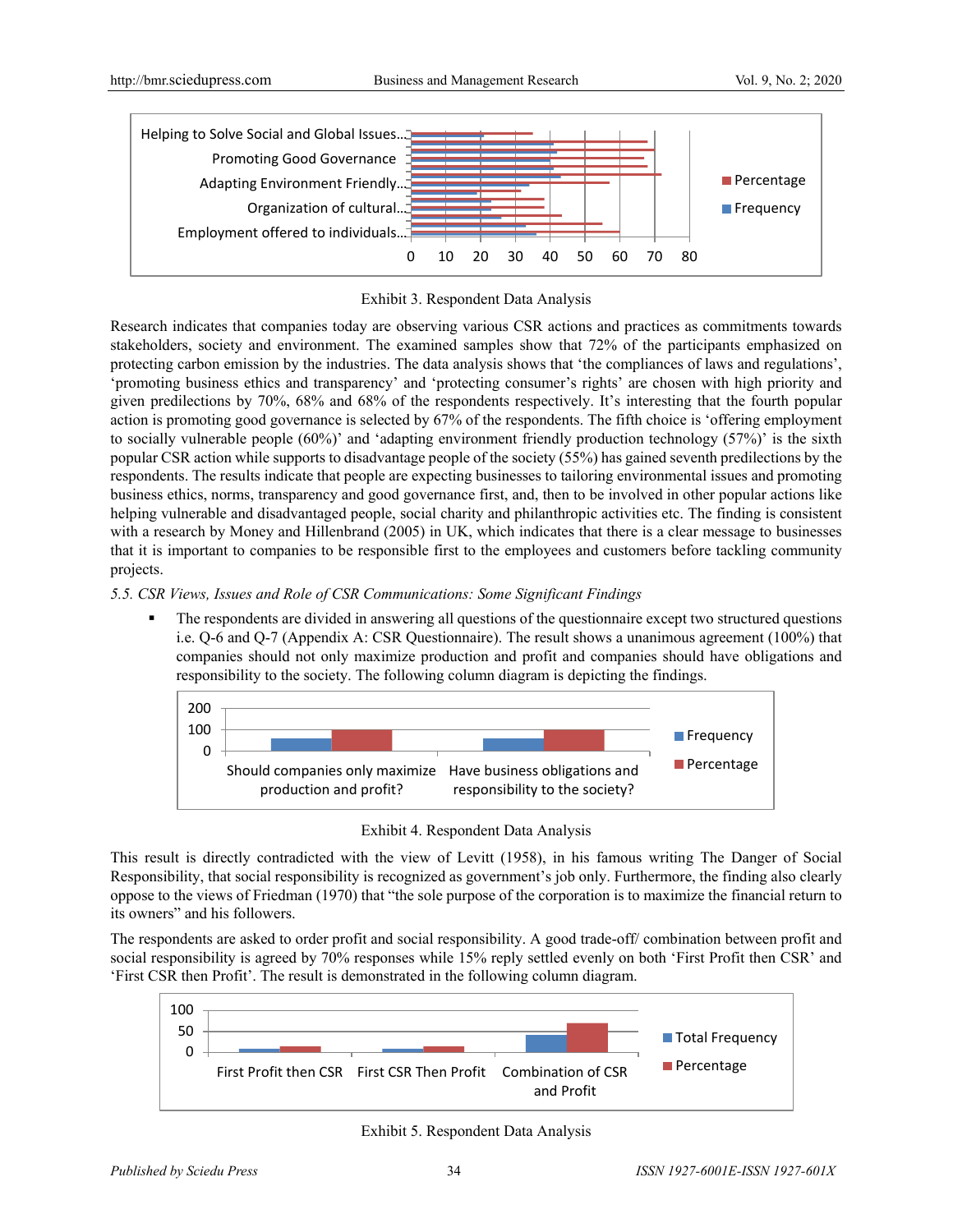The 80% of the respondents has positively replied that CSR enhances Customer's loyalty, brand image and company's reputation. Only 12% of the respondents disagreed it while very few (8%) of them are abstained away from giving consent. This finding is consistent with the research results by Du et al (2007), Fombrun et al (2000), Lichtenstein et al (2004), Sen and Bhattacharya (2001), Sen et al 92006) and Turban and Greening (1997). The research effect of the result is also absolutely steady to the research findings by Du, Bhattacharya, and Sen (2010) which reveal that CSR communication boosts customer's positive word-of-mouth, advocacy, and loyalty and brand image. The research outcome is portrayed below in the bar chart.



Exhibit 6. Respondent Data Analysis

Are businesses carefully addressing social and environmental issues? Research result is illustrated below.



Exhibit 7. Respondent Data Analysis

According to the research result, 75% respondents has disapprovingly replied that businesses are not addressing social and ecological issues like poverty, inequality, illiteracy, food security, carbon footprint, deforestation, air and water pollution, climate change etc., while only 10% of them agreed on this issue. As research indicates, though sustainability reports produced by leading edge corporate houses reveal some examples of tailoring social and green issues but those are not sufficient initiative favoring this burning question of today. For instances, Walmart has come under attack for paying its associates (employees) low wages and pressuring them to work long hours without overtime pay (Hill and Jones, 2010: 121; Maich, 2004). Moreover, Virgin, Nike, Nestle, Dell, IBM, Jet Blue, Chevron, Occidental, Sony and most of the local and global companies are still fighting to settle the major issues like carbon footprint, air and water pollution, legal, ethical and good governance systems. For example, the fall of Enron in 2001 (Healy &Palepu, 2003), Barclays had been fined £290m (\$450m) for trying to manipulate a key bank interest rate which influences the cost of loans and mortgage (BBC, 27 June 2012), A former Goldman Sachs board member has been found guilty of four criminal counts of insider trading by a federal court in New York, USA (BBC, 15 June 2012), and PUMA is accused for unethical wastes disposal, excessive overtime, high risk working conditions (China Labor Watch, 2008) etc. prove the corresponding relevancy of the research findings.

# *5.6 Stakeholders Preferred Future CSR Practices*

Respondents were exposed to various CSR practices and asked (Q-13) to grade the popular ones on which they would desire additional information regarding CSR observed by the companies. The ranks are illustrated in the following bar diagram. Both high and low preferences are associated in the figure which has strengthened the way of ranking and evaluation.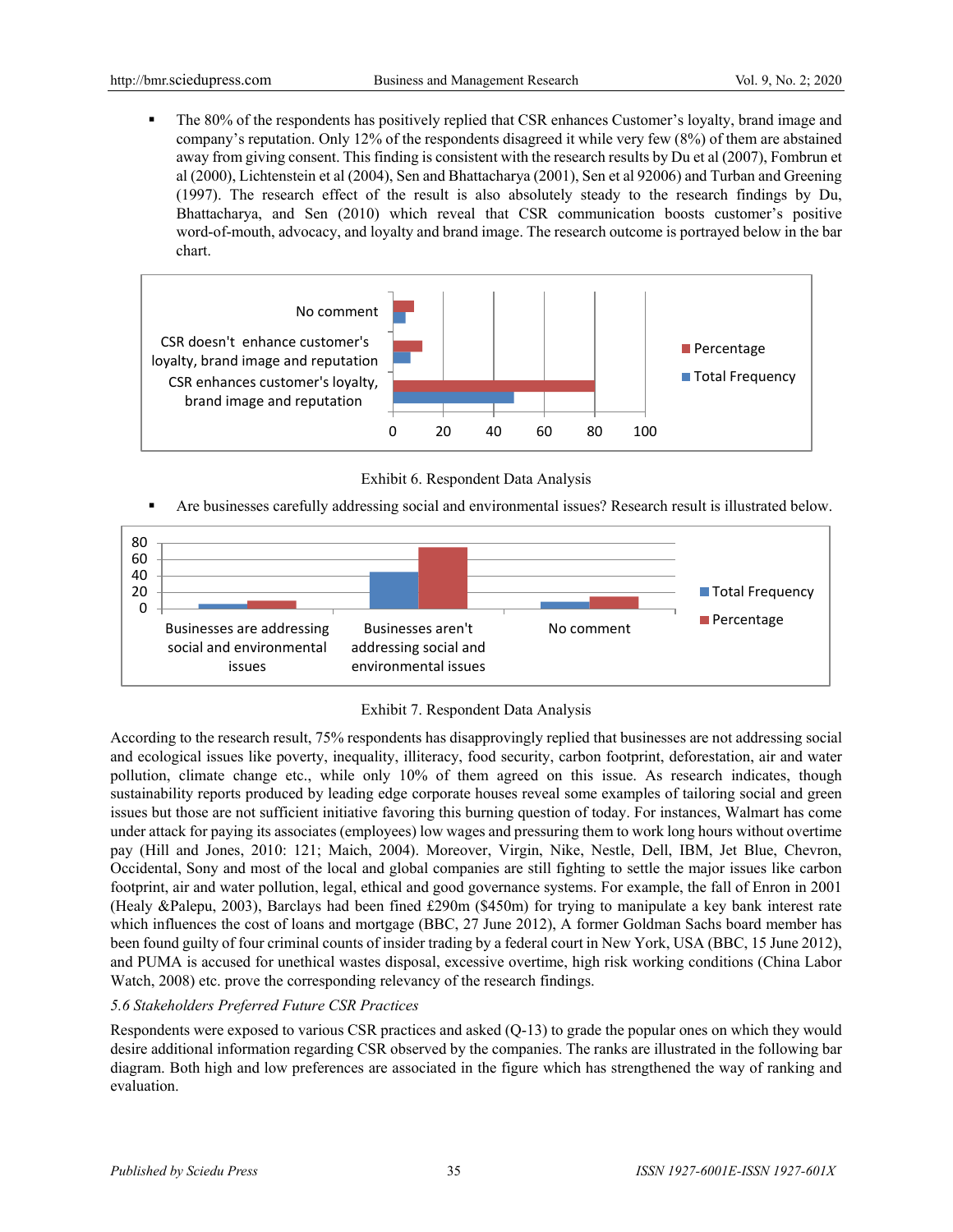

Exhibit 8. Respondent Data Analysis

The diagram shows that people love to know, firstly, what actions are taken by the enterprises to reduce carbon emission. It's interesting that very few participants have given lower preferences for it. Accordingly, Promoting Business Ethics and Transparency, Complying Laws and Regulations, Promoting Good Governance and Employment Offered to Individuals Belonging to Socially Vulnerable Groups are the  $2<sup>nd</sup>$ ,  $3<sup>rd</sup>$ ,  $4<sup>th</sup>$  and  $5<sup>th</sup>$  fondness graded by the respondents respectively. This result is consistent to the research outcomes in the earlier section of *CSR Contributing Actions By Company: Respondents' Predilection.* 

#### *5.7 Publicizing CSR*

The business enterprises usually make public the CSR actions through different channels and media such as Company Web Sites, Annual Reports, Sustainability Reports, CSR Newsletter and Brochures etc. (Du, Bhattacharya, and Sen, 2010: 13). They have also argued on (as mentioned in the earlier section **CSR Communications: Legitimacy, Channels and Strategies.**) some other CSR disseminating channels like TV commercials, magazine or billboard advertisements, and product packaging to communicate CSR initiatives. Following their research this study has an endeavor to find out the most suitable bodies and medias for the business enterprises through which they can publicize CSR programs to their stakeholders. The analysis is presented in the following exhibition.



Exhibit 9. Respondent Data Analysis

The graph shows that professional bodies, environmentalist and consumerist groups and academic institutions are highly preferred bodies by the respondents for communicating CSR activities. Therefore, it can be inferred that firms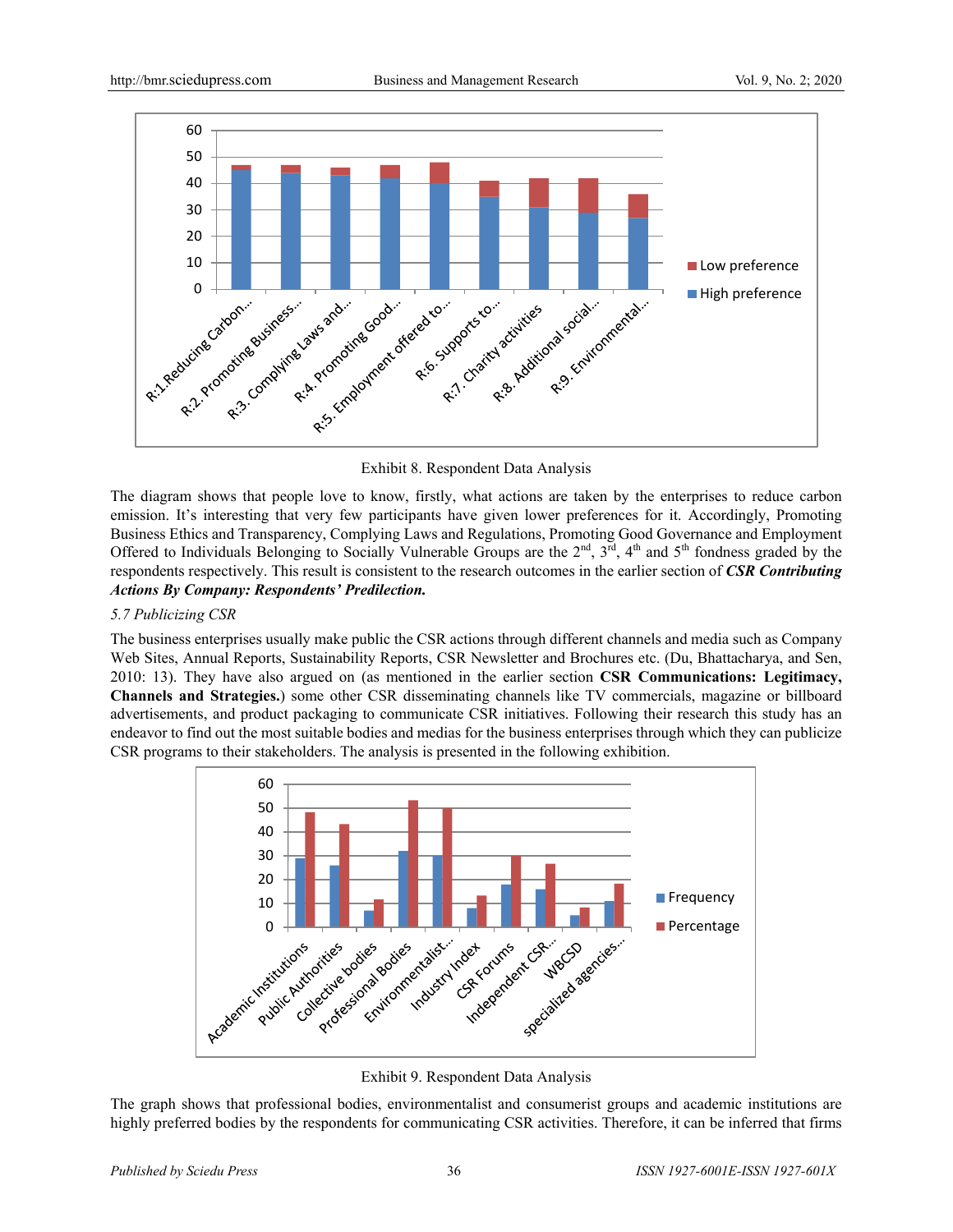can effectively communicate CSR actions through 'expert-third-parties' like social and political bodies, academic institutions or local government authorities etc. who are familiar with CSR issues. This research result conforms with the research by Morsing, et al. (2008) where third party association (Politicians, NGOs and Journalists) was emphasized for the purpose of disseminating CSR actions to the stakeholders.

#### *5.8 CSR and CSR Communications: Stakeholders' Perceptions and Attitudes Measured*

In an attempt to construct an overview of the fragmented area of research findings and addressing the relationship between CSR and stakeholders' perceptions and attitudes the study constructs Likert's-5-scale ( 1- Strongly Disagree, 2- disagree, 3- Neutral, 4- agree and 5- Strongly agree) and data is collected on ten recent research outcomes or phenomenon assuming variables 1,2,3,..10 **(Appendix A: Data collection Instrument- Questionnaire).** This section exhibits and discusses the results of data analysis so that importance of strategic fit between company and CSR causes are understood and CSR communication is managed effectively and efficiently. The summary statistics is presented below in Table-1.

| * Levels of respondents: CEO, ME, RA<br>and SPL | Var.<br>1      | Var.<br>$\overline{2}$ | Var.<br>3      | Var.<br>4      | Var.<br>5 | Var.<br>6 | Var.<br>7 | Var.<br>8      | Var.<br>9      | Var.<br>10 |
|-------------------------------------------------|----------------|------------------------|----------------|----------------|-----------|-----------|-----------|----------------|----------------|------------|
| Mean                                            | 2.45           | 4.25                   | 4.20           | 4.12           | 3.63      | 3.22      | 1.62      | 2.88           | 4.15           | 4.00       |
| <b>Standard Error</b>                           | 0.11           | 0.11                   | 0.10           | 0.13           | 0.14      | 0.12      | 0.11      | 0.17           | 0.11           | 0.11       |
| Median                                          | 2              | 4                      | $\overline{4}$ | 4              | 4         | 3         |           | 3              | $\overline{4}$ | 4          |
| Mode                                            | $\overline{2}$ | 5                      | $\overline{4}$ | 5              | 4         | 4         |           | 3              | $\overline{4}$ | 4          |
| <b>Standard Deviation</b>                       | 0.87           | 0.82                   | 0.75           | 1.01           | 1.10      | 0.96      | 0.88      | 1.35           | 0.82           | 0.84       |
| <b>Sample Variance</b>                          | 0.76           | 0.67                   | 0.57           | 1.02           | 1.22      | 0.92      | 0.78      | 1.83           | 0.67           | 0.71       |
| <b>Kurtosis</b>                                 | 0.45           | 2.75                   | 6.07           | 0.01           | $-1.26$   | $-1.19$   | 1.41      | $-1.09$        | 2.14           | 2.84       |
| <b>Skewness</b>                                 | 1.19           | $-1.27$                | $-1.82$        | $-0.85$        | $-0.23$   | 0.02      | 1.46      | $-0.08$        | $-1.05$        | $-1.40$    |
| Range                                           | $\overline{4}$ | $\overline{4}$         | $\overline{4}$ | $\overline{4}$ | 3         | 3         | 3         | $\overline{4}$ | $\overline{4}$ | 4          |
| <b>Minimum</b>                                  |                | 1                      | 1              | 1              | 2         | 2         |           | 1              |                | 1          |
| <b>Maximum</b>                                  | 5              | 5                      | 5              | 5              | 5         | 5         | 4         | 5              | 5              | 5          |
| Sum                                             | 147            | 255                    | 252            | 247            | 218       | 193       | 97        | 173            | 249            | 240        |
| Count                                           | 60             | 60                     | 60             | 60             | 60        | 60        | 60        | 60             | 60             | 60         |

Table 1. Stakeholders' Perceptions and Attitudes Measured

Sources: Respondent Data Analysis (Appendix 1: Data Analysis Work-Sheet-1) *\*Levels: CEO: Chief Executive Officer, ME: Manager and Executive, RA- Researchers and Academicians, SPL: Social and Political Leaders. \*\* The analysis of each Variable is discussed below.*

## *Var.1: The recent business trend emphasizes that firms are expected to go beyond their profit-oriented activities and boost the wellbeing of the community, making the world a better place.*

Statistical summary table-01 shows that the mean of this variable is  $M = 2.45$  indicating the recent business tendency is not laying emphasis on social welfare as well as enterprises are more impinging on profit orientation. The cross tabulations of the scaled opinions is depicted in the following column chart



Exhibit 10. Respondent Data Analysis; (Appendix 1: Data Analysis Work-Sheet-1)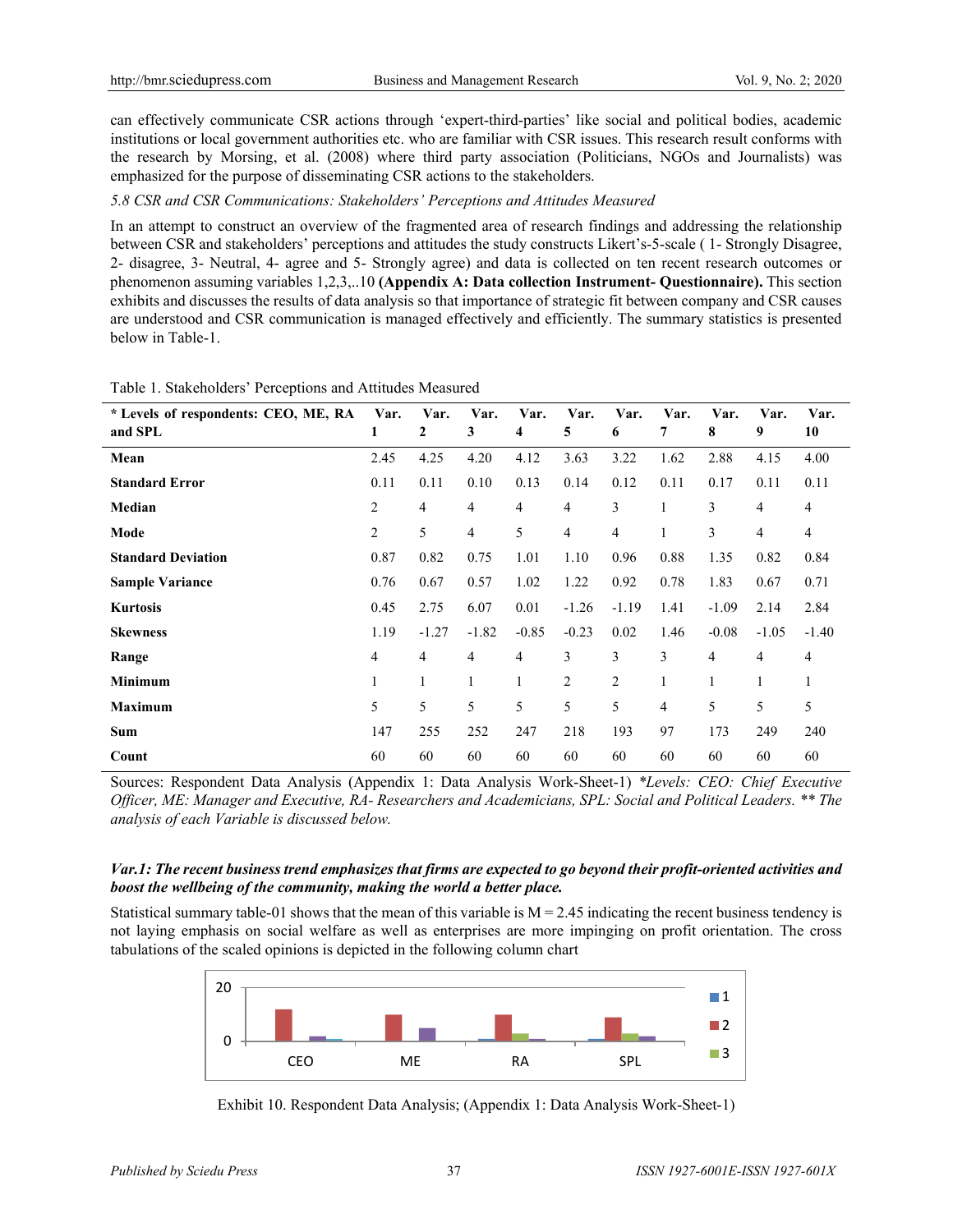The chart shows that total 41 respondents among 60 (12 CEOs, 10 Managers/ Executives-ME as well as Researchers/ Academicians-RA and 9 Social and Political Leaders-SPL) have showed disagreement on the issue. It's interesting that negative perception on the issue is higher among the CEOs, ME and RA than the Social and Political Leaders. The result is also cohesive with **Exhibit-7** of the study but shows contrast with Robins' (2005) argument that firms are going beyond profit orientation and motivated by society driven action like welfare.

#### *Var.2: There is a high interdependent and interacted relationship in between society and business houses*

The interdependence between society and business is widely accepted and agreed phenomenon. Research indicates that a good number of authors, social scientists and academicians argued in favor of this fact. The research result also shows high compliance with it. The cross tabulation shows that 51 among 60 respondents agreed/ strongly agreed, Mean = 4.25, on it while only 1 manager disagreed and others (only 8) remained away from giving consent on either side. This empirical outcome appreciably supports the famous argument by Davis and Frederick (1985) that business and society can't exist without each other. The cross tabulation diagram is portrayed below in the bar diagram.



Exhibit 11. Respondent Data Analysis; (Appendix 1: Data Analysis Work-Sheet-1)

# *Var.3: Businesses are obliged to satisfy the needs of various stakeholders and to meet the expectation of various stakeholders; businesses have to undertake a series of management behavior onward.*

Table 01 points out that the mean of the variable is 4.20. The cross tabulation shows that 57 respondents agreed (19 agreed strongly) that business has obligation to meet the various needs and expectations of the stakeholders and management should accept the responsibilities towards it. The cross tabulation analysis is demonstrated below.



Exhibit 12. Respondent Data Analysis; (Appendix 1: Data Analysis Work-Sheet-1)

This finding reveals the high consistency with the researches by Clarkson (1995), Jamali and Mirshak (2007) and Castka, and Balzarova (2008) who argued on various social obligations of business, and reinforce stakeholder-company tie and build corporate image (Du et al., 2010), and helps business achieving long-term sustainability as a strategic driver of businesses (Baron, 2001; Werther and Chandler, 2006).

# *Var.4: Social Responsibility should involve the conduct of a business so that it is economically profitable, law abiding, ethical and socially supportive.*

Today businesses are no more involved to only profit maximization or wealth maximization. The fall of Enron and other corporate scams all over the world has brought wider outlook towards business orientations. Table 01 shows that the mean of the variable is 4.12 which significantly supports the urgency of conducting business not only profitably but also firms should comply legal, ethical and social imperatives proficiently. The cross tabulation is demonstrated in the following diagram.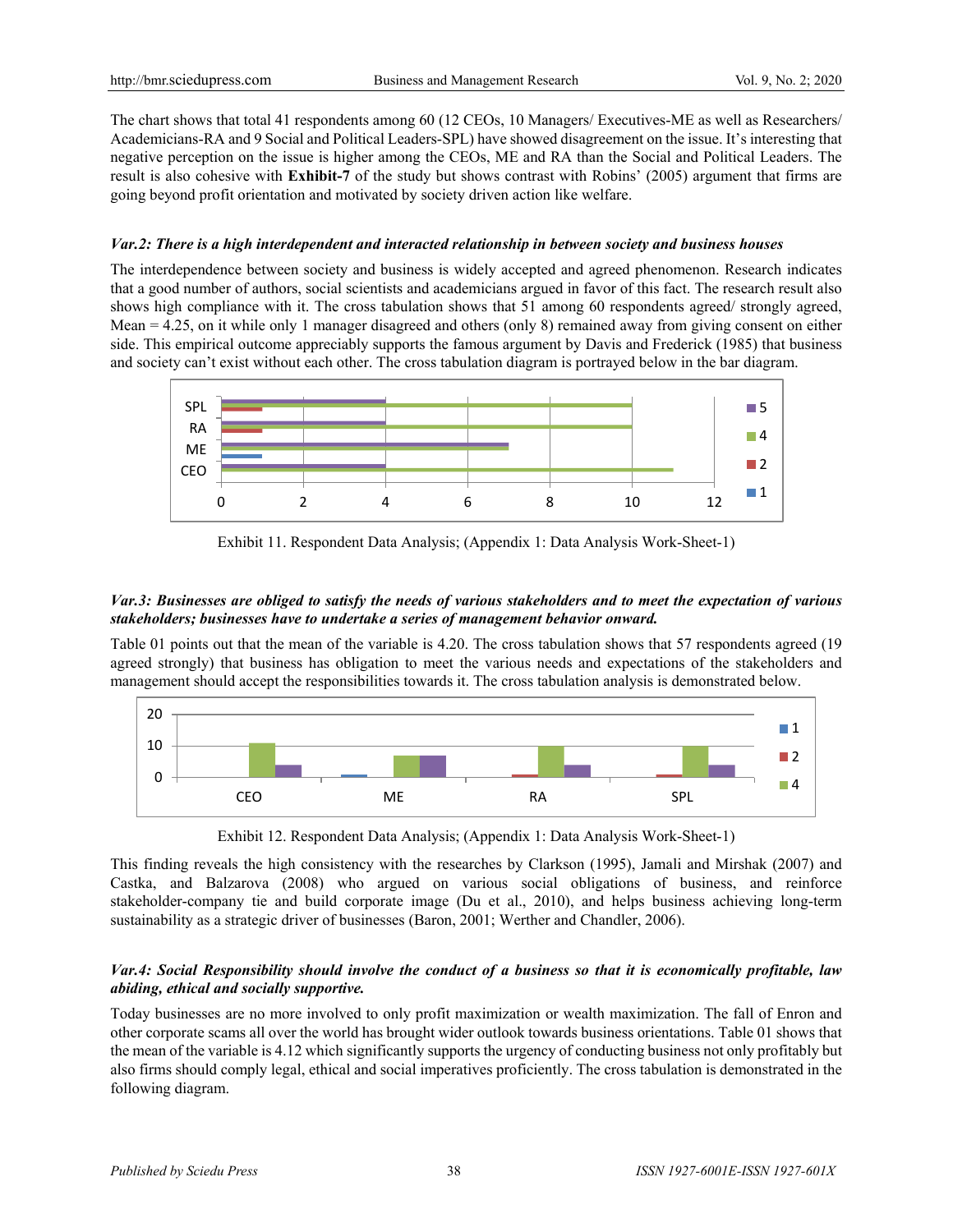

Exhibit 13. Respondent Data Analysis; (Appendix 1: Data Analysis Work-Sheet-1)

The analysis reveals that 53 respondents accepted/ strongly accepted the trade-off between profit and other concerns of business such as norms, ethics and social demandingness. Moreover, the result signifies the findings by Carroll (1983) and McWilliams and Siegel (2001) who argue that abiding by law is the foremost condition for businesses to behave ethically and socially, furthermore, research finding by Lindblom (1994) who argued that there's a potential threat for business if societal goals and business goals are congruent.

#### *Var.5: By dint of CSR activities, companies can not merely yield favorable attitudes and behaviors from stakeholders, but also reinforce stakeholder-company bonding and construct corporate image*

The cross tabulation shows that 58% (35 among 60, Mean = 3.63) of the respondents supported or strongly supported toward this CSR value. The result is depicted below in the column diagram.



Exhibit 14. Respondent Data Analysis; (Appendix 1: Data Analysis Work-Sheet-1)

The finding is logically relevant to the research results obtained by Du et al. (2010), Du et al. (2007), Fombrun et al. (2000), Lichtenstein et al. (2004), Sen and Bhattacharya, (2001), Sen et al. (2006) whose findings are pointing out various benefits harvested by business in spite of CSR activities. The result is also complementary to the researches by Birch (2003), Rowe (2006), and Mason et al. (2007) who recognize that businesses are social citizen / enterprises which should have responsibilities to the society.

#### *Var.6: Consumers love CSR practicing companies on the other hand they punish firms that are perceived to be insincere in their social involvement*

Statistical summary (Table 01) shows that the mean of the variable is 3.22 and characterizes the participants' attitudes are neutral. The following diagram depicts the result of cross tabulation.





The diagram represents that though 45% respondents agreed with the statement very few (about 7%) of them agreed strongly, on the other hand, 30% of the respondents disagreed with the statement. It's noticeable that higher number of researchers/ academicians perceived the argument disapprovingly vice versa to CEO, ME and SPL. The finding neither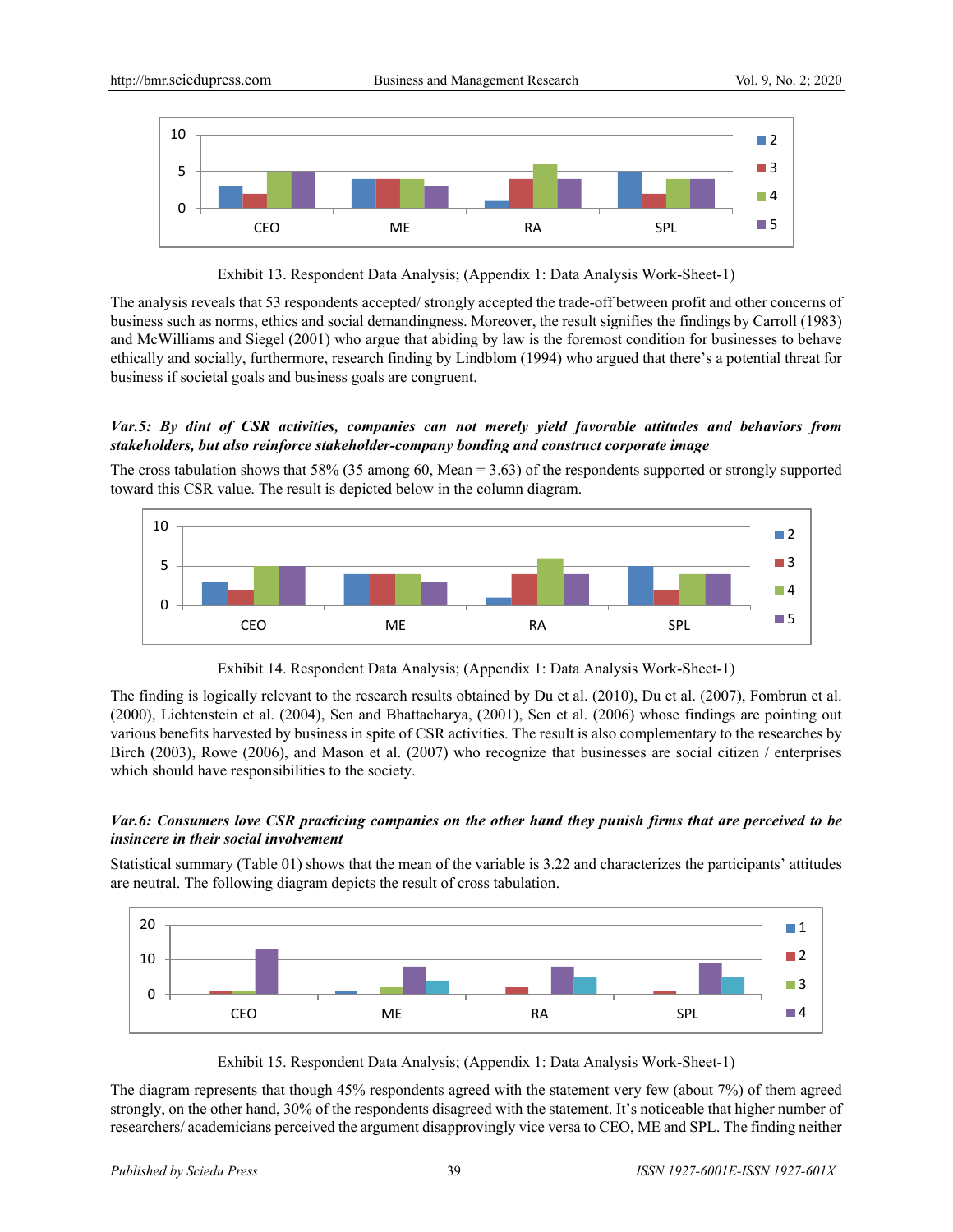approves nor rejects the research results that 'consumer loves CSR practicing companies and punish who don't, and CSR positively impacts the employee engagement and involvement'- argued by Sen and Bhattacharya (2001) and Brammer et al. (2007) respectively.

### *Var.7: Doing Social welfare and solving social problems are not the subject matter of the business enterprises because the government is responsible for that.*

The lowest mean  $(M = 1.62)$  of the variable evidently articulate that the phenomenon is strongly denied by the respondents. The cross tabulation is illustrated below.



Exhibit 15. Respondent Data Analysis; (Appendix 1: Data Analysis Work-Sheet-1)

The chart shows that about 87% perceptions and attitudes of the respondents oppose the statement while 58% of them strongly disagreed. It's conspicuous that no CEO has agreed with this critical view while only one ME choruses with merely 6% positively perceptible group. Thus, the critical views of Levitt (1958) and Friedman (1970) are contrasted by the research findings.

## *Var.8: CSR involvement enhances the corporate houses' power, as a result, those enterprises dominates the society politically and economically and thus exploit the society.*

Statistical summary report shows the mean result is 2.88 which a neutrally perceptible situation. The cross tabulation analysis is depicted below



Exhibit 16. Respondent Data Analysis; (Appendix 1: Data Analysis Work-Sheet-1)

Cross tabulation outcomes are displaying an amazing perceptional paradox on the issue. The respondents are evenly divided into three attitudinal groups; 'disagreed', 'neutral' and 'agreed'. As a result, the issue remained undecided but critics like M. Friedman, T. Levitt and their followers are again in the focal point. However, 25% of the respondents have strongly disagreed on the variable while only 8% of them agreed. Hence the critiques are neither discarded nor applauded.

#### *Var.9: CSR strategic implications are enormous for example; social prosperity corresponds to long-term business profit and growth, higher purchasing capacity to higher market shares of business and higher social sustainability to long-term business sustainability etc*

Statistical summary table confirms that the mean of the variable is 4.15 which demonstrates the positive perception about CSR strategic implications. Research indicates various (positive) strategic implications of CSR that are cohesive to the cited examples in this statement. Research findings are presented below in a column diagram.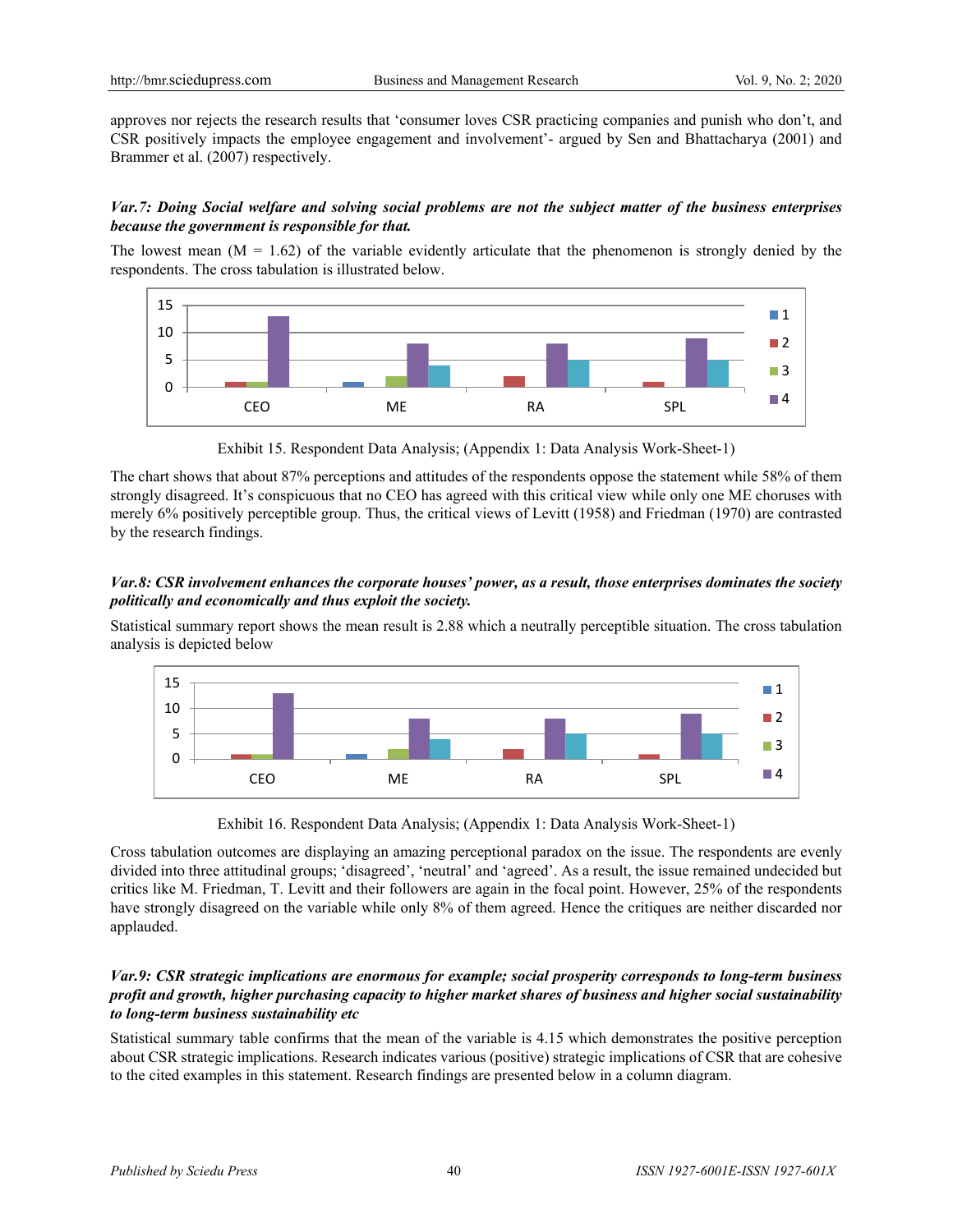

Exhibit 17. Respondent Data Analysis; (Appendix 1: Data Analysis Work-Sheet-1)

The figure indicates that CSR strategic outcomes are favorably agreed by 82% of the participants which is contradicted by only 2%. Real world scenario also relevantly coincide the research findings. The case studies of leading-edge companies like Walmart, Nestle, Jet Blues, Apple, Dell, Facebook etc. have shifted paradigm of CSR strategic implications like global image, competitive advantage, stewardship of technology, greening supply chain and sustainable growth are prominent.

#### *Var.10: Companies today are becoming more and more aware of Communicating CSR as a way to make positive imprint among the stakeholders and exchange of CSR efforts to them successfully.*

The finding indicates that companies are increasingly motivated to attract positive impression of the stakeholders through the exchange of CSR efforts and activities. Sones (2007) studied six US Pharmaceutical companies and found that vision and mission statements of those enterprises were conveying CSR roles and efforts to the stakeholders significantly. The analysis of current research result is presented below.



Exhibit 18. Respondent Data Analysis; (Appendix 1: Data Analysis Work-Sheet-1)

Summary statistics in table 01 reveals that the mean of the variable is 4.00 and Exhibit-18 shows 87% responses convicted the statement favorably while only 8% perceived against the phenomenon. Hence, it is agreed that companies are becoming increasingly aware of communicating CSR with the stakeholders. However, Esrock and Leichty (1998) studied a sample of 100 Fortune 500 companies and found that about 90% companies have websites which are underutilized and not harvesting potential benefits of using websites as a communicating medium to communicate CSR activities. Adams and Frost (2006) study also revealed some limitations of using web-pages by 100 companies in Australia, Germany, and in the UK, and argued that most of these companies are poorly utilizing Web as CSR communicating strategy.

#### **6. Conclusion and Policy Recommendation**

The study explored two research questions and produced several empirical findings. Moreover, each finding is investigated through cross references with the existing studies and then research inferences are drawn for every particular outcome. Some of the findings are coherently and comprehensively consistent with the earlier research views but others don't. The variables measured as social perceptions and attitudes are selected from the findings of early popular researches and examined the significant value by the current study. Most of these phenomenons are convicted empirically, and result shows either consistency, or partially supported or fully contradicted. But a largely popular variable (Var.6, Exhibit-15) "Consumers love CSR practicing companies on the other hand they punish firms that are perceived to be insincere in their social involvement (Sen and Bhattacharya, 2001)" is still undecided. The respondents have given evenly distributed consents (33.33% or 20 in each group) as disagreed, neutral and agreed. As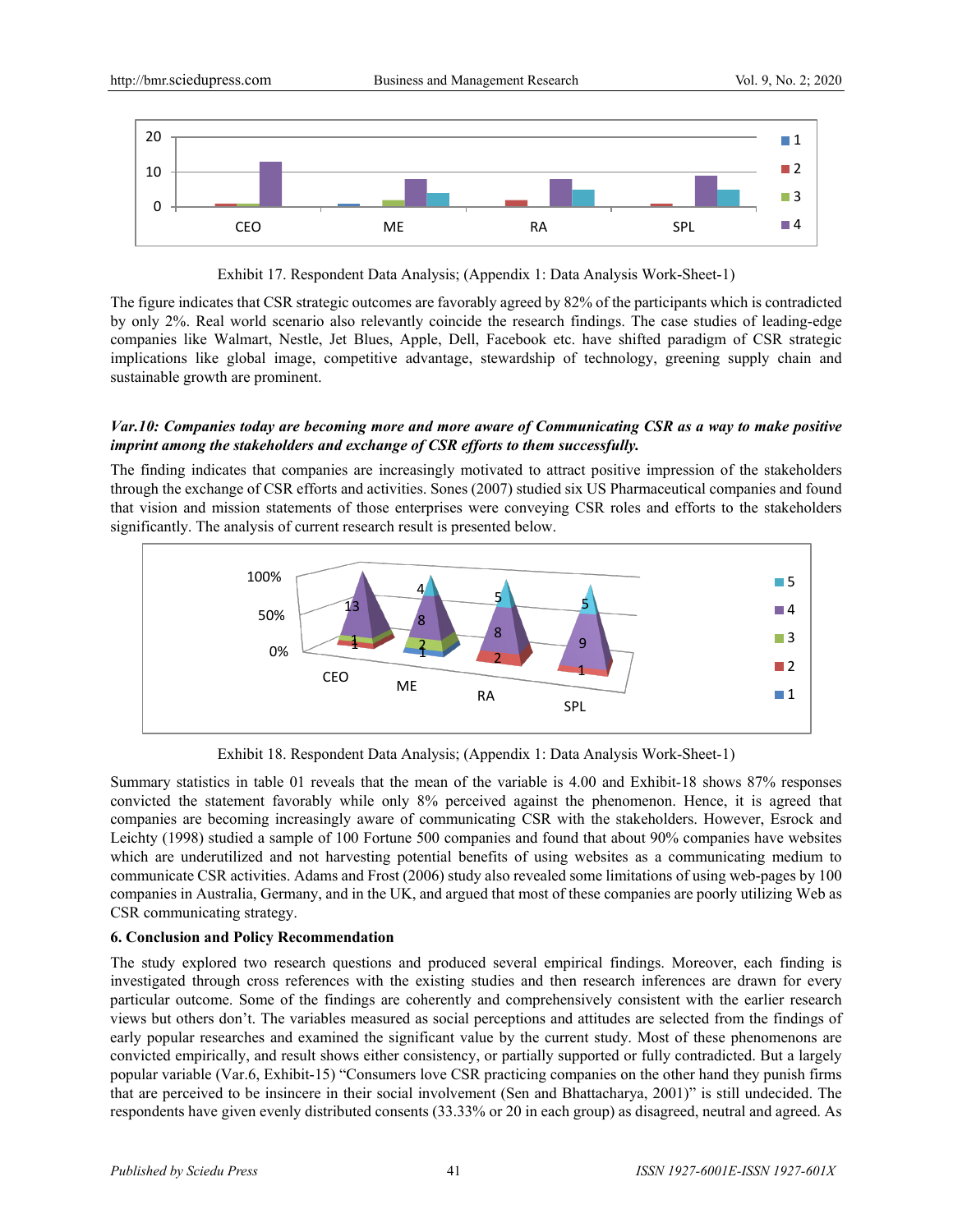a result, critiques like Levitt (1958), Friedman (1970) and their followers are neither discareded nor applauded, though their views are rejected by the most of the existing CSR researchers, are again in central attention.

However, with the globalization of economic development and evolution of corporate management methods, the meanings of corporate social responsibility (CSR) have dramatically changed in now-a-days. This change has positively led the government, businesses, and the society to have deeper understanding of CSR (Hsieh & Chan, 2012). More and more businesses have become aware that they cannot simply fulfill their social responsibilities for stockholders in pursuit of core competitiveness. While maximizing their economic profits, they have to make efforts in other aspects of CSR, such as environmental protection, consumer benefits, and labor rights (Choi & Nakano, 2008; Lai & Hsu, 2012). But this study discovered some alarming findings such as 75% respondents have straightly mentioned that businesses are not carefully addressing the social and environmental issues like air and water pollution, carbon emissions, poverty, illiteracy etc. (Exhibit - 7), and an analysis of recent business trend (Mean = 2.45) suggests that very few companies are going beyond the profit orientation and contribute to boost the social wellbeing (Statistical Summary Table 01 and Exhibit - 10). The respondents' predilections shows that popular CSR practices should cover actions like reducing carbon emission, promoting business ethics, complying legal and social imperatives (Exhibit – 08).

Research indicates that companies are increasingly encouraged to communicate CSR actions and efforts to the stakeholders of the business. Companies are using various channels, techniques and strategies to communicate CSR initiatives to the stakeholders. This research results show that independent professional bodies, social and consumer's group and academic institutions are highly trusted channels to disseminate CSR issues (Exhibit 09). This finding is consistently arguing with the findings by Morsing, et al. (2008) that argues on  $3<sup>rd</sup>$  parties association (journalists, NGOs and Politicians) for the purpose of CSR communications. Moreover, the findings reveal that useful media of CSR communication are academic books i.e. companies are referred as examples or case study, internet and newspaper (Exhibit - 01). This research outcome contrasts to the most of the researches which argue on corporate social reporting, sustainable reports, CSR newsletter or brochures as CSR communicating tools.

The empirical anecdotes of the study and reviewed theoretical paradigm, therefore, significantly explored the research questions in order to achieve the research objectives that broaden aims of the study. The research findings will help the companies to understand CSR Issues, Roles, Approaches and Strategies. Moreover, by estimating interdependence between society and business the firms can shape their CSR actions and efforts reflecting social obligations, responsiveness and responsibility. Furthermore, this study will help the companies finding the ways to communicate CSR initiatives to the stakeholders to optimize the benefits of Corporate Social Responsibilities by crafting new and innovative CSR strategies.

#### *6.1 Limitations, significance and Future Research*

This research is constrained by some limiting factors such as limited sample size, unavoidable systematic error e.g. because of random sampling etc. Research fund was not granted neither by university nor by any sponsoring organizations and fund for the research was managed by the researcher. A granted fund would certainly make this research endeavor more worthy. However, still the research is esteemed very useful, significant and valuable to the future students, researchers and business organizations as a source of meaningful information, facts and data. It is expected that the original value of this research is enriched by a number of significant findings regarding CSR and CSR communication. These outcomes are derived from empirical analysis and CSR policy makers of both public and private organizations and practitioners might benefit by sharing and utilizing the research outcomes. Still there is large number of future research issues unexplored. Future researchers can investigate the issues like i) CSR communication can be lensed into diversed cultural contexts e.g. oriental (east) vs. occidental (west). ii) Motives of CSR and intentions of CSR communication are often diversed and should be justified from ethical and philosophical perspectives.

#### **References**

Adams, C. A., & Frost, G. R. (2006). Accessibility and functionality of the corporate website: Implications for sustainability reporting.*Business Strategy and the Environment, 154*, 275-287. https://doi.org/10.1002/bse.531

Advertising Age. (2010). *Ten Companies with Social Responsibility at the Core*(April 19, p. 88)

Amaladoss, M. X., & Manohar, H.L. (2011).Communicating Corporate Social Responsibility - A Case of CSR Communication in Emerging Economies.*Corporate Social Responsibility and Environmental Management, 20*, 65-80. https://doi.org/10.1002/csr.287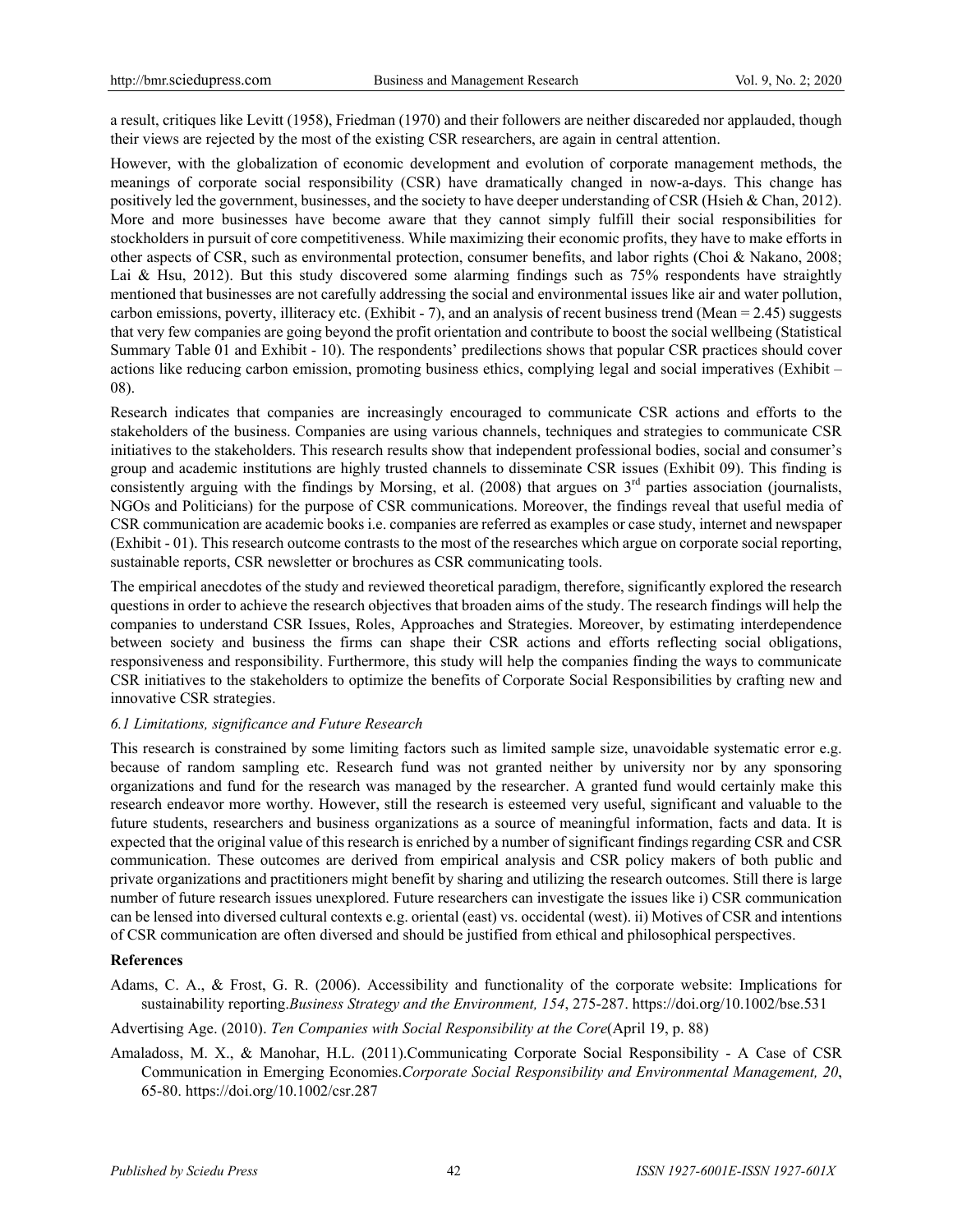- Anderson, J. W. (1986). *Social Responsibility and the Coporation, Business Horizons*(July- August, pp. 22-27, As quoted in Griffin, Ricky W.1997.,Management 5th ed. P.110 New Delhi, A.I.T.B.S. Publishers & Distribution). https://doi.org/10.1016/0007-6813(86)90019-4
- Arvidsson, S. (2009).*Non-financial information and the annual report*(working paper, Department of Business Administration, Lund University, Lund Associated Press, 2014, Februabry 10).
- Aupperle, K. E., Carroll, A. B., &Hartfield, J. D. (1985).An empirical examination of the relationship between corporate social responsibility and profitability. *Academy of Management Journal, 28*, 446-463. https://doi.org/10.2307/256210
- Basu, K., & Palazzo, G. (2008). Corporate Social Responsibility: A Process Model of Sensemaking.*Academy of Management Review, 33*(1), 122-136. https://doi.org/10.5465/amr.2008.27745504
- Berle, A. A. Jr., & Gardiner, C. (1932). The Modern Corporations and Private Property, New York, Commerce Clearing House, Inc.( As quoted in Wayne, G. Broehl, Jr. 1966, *"Insights Into Business and Society" Harvard Business Review- Philosophy of Business Part II*, (Number 66303), Reprinted in 1970, p.14-16)
- Bhattacharya, C. B., & Sen, S. (2001). Does doing good always lead to doing better? Consumer reactions to corporate social responsibility.*Journal of Marketing Research, 28*, 225-243. https://doi.org/10.1509/jmkr.38.2.225.18838
- Bhattacharya, C. B., & Sen, S. (2004). When, why, and how consumers respond to social initiatives.*California Management Review, 47*(1), 9-24. https://doi.org/10.2307/41166284
- Binkley, C. (2010). Charity Gives Shoe Brand Extra Shine.*Wall Street Journal*, April 1, p. D7
- Birch, D. (2003). Corporate social responsibility: Some key theoretical issues and concepts for new ways of doing business.*Journal of New Business Ideas and Trends, 1*, 1-19.
- Bowie, N. E. (1999). *Business ethics: A Kantian perspective*. Oxford: Blackwell.
- Brammer, S., & Millington, A. I. (2004). The development of corporate charitable contributions in the UK: a stakeholder analysis. *Journal of Management Studies, 41*(8), 1411-38. https://doi.org/10.1111/j.1467-6486.2004.00480.x
- Brammer, S., Millington, A., & Rayton, B. (2007). The contribution of corporate social responsibility to organisational commitment. *International Journal of Human Resource Management, 18*(10), 1701-19. https://doi.org/10.1080/09585190701570866
- Brown, K. (2001). *Corporate Social Responsibility: Perceptions of Indian Business*.In Mehra, M. (Ed.), retrieved from www.csmworld.org/public/fdf/social response.pdf, access on 02 February, 2014
- Brown, N., & Deegan, C. (1998). The public disclosure of environmental performance information-A dual test of media agency setting theory and legitimacy theory. *Accounting and Business Research, 29*(1), 21-42. https://doi.org/10.1080/00014788.1998.9729564
- Brummer, J. J. (1991). *Corporate responsibility and legitimacy: An interdisciplinary analysis*. New York: Greenwood Press. Canham, B. (1994, October 8). P. 1.
- Brunton, M., Eweje, G., &Taskin, N. (2017). Communicating Corporate Social Responsibility to Internal Stakeholders: Walking the Walk or Just Talking the Talk? *Business Strategy and the Environment*. https://doi.org/10.1002/bse.1889
- Carroll, A. B. (1983). Corporate social responsibility: Will industry respond to cut-backs in social program funding? *Vital Speeches of the Day, 49*, 604-60.8
- Carroll, A. B. (1998). The four faces of corporate citizenship. *Business and Society Review, 100/101*, 1-7. https://doi.org/10.1111/0045-3609.00008
- Carroll, A. (1999). Corporate social responsibility. *Business and Society, 38*(3), 268-295. https://doi.org/10.1177/000765039903800303
- Carroll, A. B. (1989). *Business and Society, Ethics and Stakeholder Management*. Cincinnati, OH: South- Western College Publishing.
- Castka, P., & Balzarova, M. A. (2008). Social responsibility standardization: Guidance or reinforcement through certification? *Human systems management, 27*(3), 231-242. https://doi.org/10.3233/HSM-2008-0681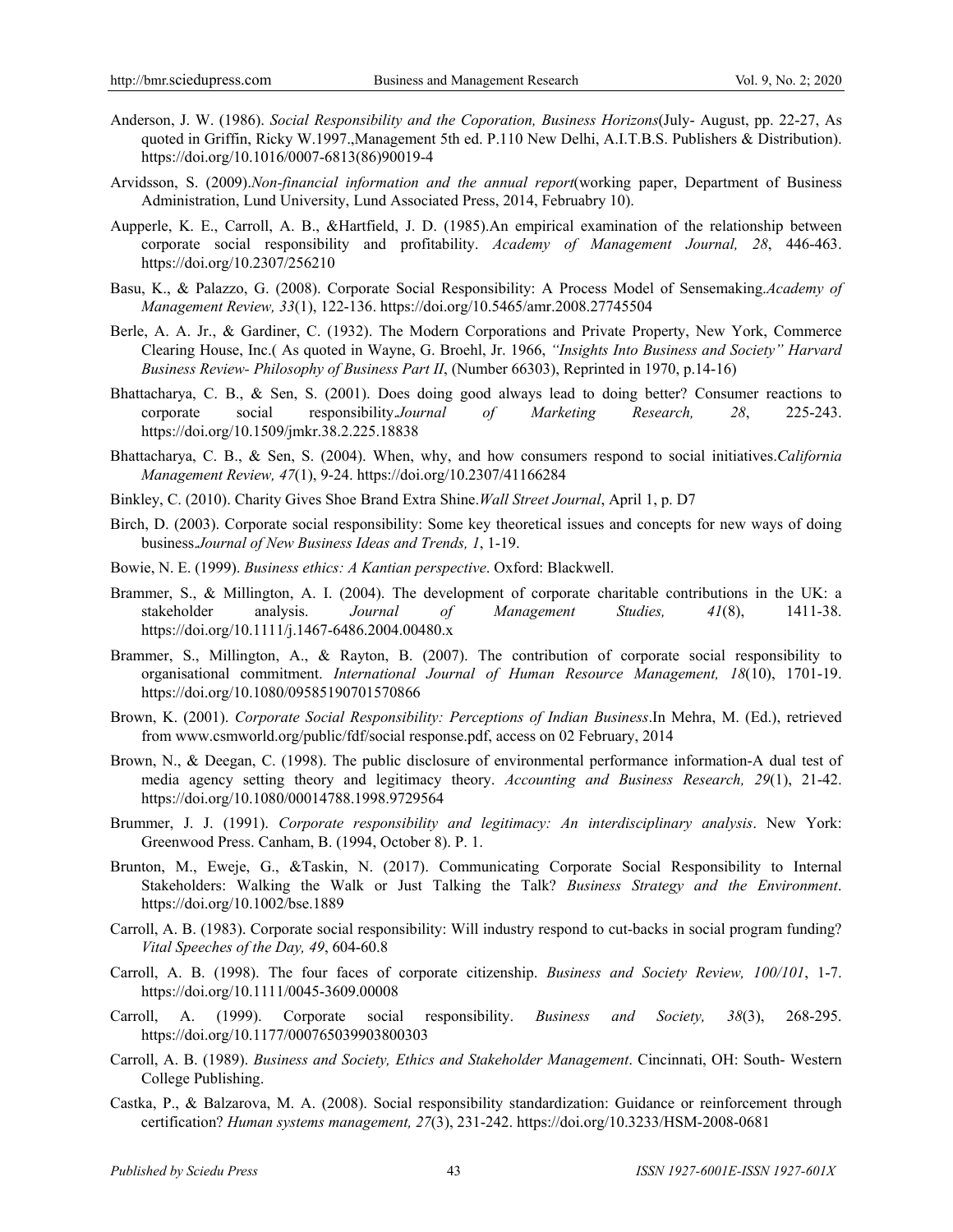- China Labor Watch (CLW). (2008). *LW's initial report, " PUMA Supplier's unchanged dreadful conditions " based on Taiway, an exclusive supplier to PUMA for years*.Retrieved from http://chinalaborwatch.org/pro/proshow-124.html ( accessed on 12.01.2014)
- Cho, C. H. (2009). Legitimation strategies used in response to environmental disaster: A French case study of Total SA's Erika and AZF incidents.*The European Accounting Review, 18*(1), 33-62. https://doi.org/10.1080/09638180802579616
- Cho, M., Furey, L. D., & Mohr, T. (2017). Communicating corporate social responsibility on social media: Strategies, stakeholders, and public engagement on corporate facebook. Business and Professional Communication Quarterly. https://doi.org/10.1177/2329490616663708
- Cifrino, P. (1956). T*he Mainspring of Business Leadership, Harvard Business Review, September-October, No. 56505, Harvard College, USA, as Reprinted in Business Harvard Review, Philosophy of Business*(Part I, March-April, USA, 1964,pp. 109-116).
- Corporate Responsibility Summary Report. (2013). Dell: The power to do more, Retrieved 6th February, 2014, from http://www.csrwire.com/reports/1317-Dell-FY13-Corporate-Responsibility-Summary-Report
- Craig Smith, C. (1994). The New Corporate Philanthropy.*Harvard Business Review*, 105-107.
- Davis, K., & Blomstrom, R. L. (1975). *Business, Society and Environment* (pp. 67-68). New York: McGraw Hill Book Company.
- Davis, K., & Frederick, W. C. (1985). *Business and Society*. McGraw Hill, Singapore.
- Dawkins, J., & Lewis, S. (2003). CSR in Stakeholders Expectations: And Their Implication for Company Strategy. *Journal of Business Ethics, 44*(2-3), 185-193. https://doi.org/10.1023/A:1023399732720
- Dawkins, J. (2004). Corporate responsibility: The communication challenge. *Journal of Communication Management, 92*, 108-119. https://doi.org/10.1108/13632540510621362
- Deegan, C. (2002). Introduction: The legitimizing effects of social and environmental disclosures-A theoretical foundation. *Accounting, Auditing & Accountability Journal, 15*(3), 282-311. https://doi.org/10.1108/09513570210435852
- Dincer, B. (2011). Do the shareholders really care about corporate social responsibility? *International Journal of Business and Social Science, 2*(10), 71-6.
- Donaldson, T., & Preston, L. E. (1995). Stakeholder Theory and the Corporation: Concepts, Evidence and Implication.*Academy of Management Review, 20*(1), 65-91. https://doi.org/10.5465/amr.1995.9503271992
- Druker, P. F. (1948). The New Meaning of Corporate Social Responsibility. *California Management Review, winter, 26*(2), 57-58.
- Drumwright, M. E. (1996). Company advertising with a social dimension: The role of noneconomic criteria.*Journal of Marketing, 60*, 71-87. https://doi.org/10.1177/002224299606000407
- Du, S., Bhattacharya, C. B., & Sen, S. (2007). Reaping relationship rewards from corporate social responsibility: the role of competitive positioning. *International Journal of Research in Marketing, 24*, 224-241. https://doi.org/10.1016/j.ijresmar.2007.01.001
- Du, S., Bhattacharya, C. B., & Sen, S. (2009). *Strengthening consumer relationships through corporate social responsibility*( Working paper, Simmons College School of Management).
- Du, S., Bhattacharya, C. B., & Sen, S. (2010). Maximizing business returns to corporate social responsibility (CSR): the role of CSR communication. *International Journal of Management Reviews, 12*(1), 8-19. https://doi.org/10.1111/j.1468-2370.2009.00276.x
- Elsbach, K. D. (2003). Organizational perception management.*Research in Organizational Behavior, 25*, 297-332. https://doi.org/10.1016/S0191-3085(03)25007-3
- Falck, O., & Heblich, S. (2007). Corporate Social Responsibility: Doing Well by Doing Good.*Business Horizons 50*(3), 247-254. https://doi.org/10.1016/j.bushor.2006.12.002
- Freeman, R. E. (1997). A Stakeholder theory of the modern corporation.In Beauchamp T.L. and Bowie, N.E., (Eds.), *Ethical Theory and Business*. Prentice-Hall, Upper Saddle River, NJ.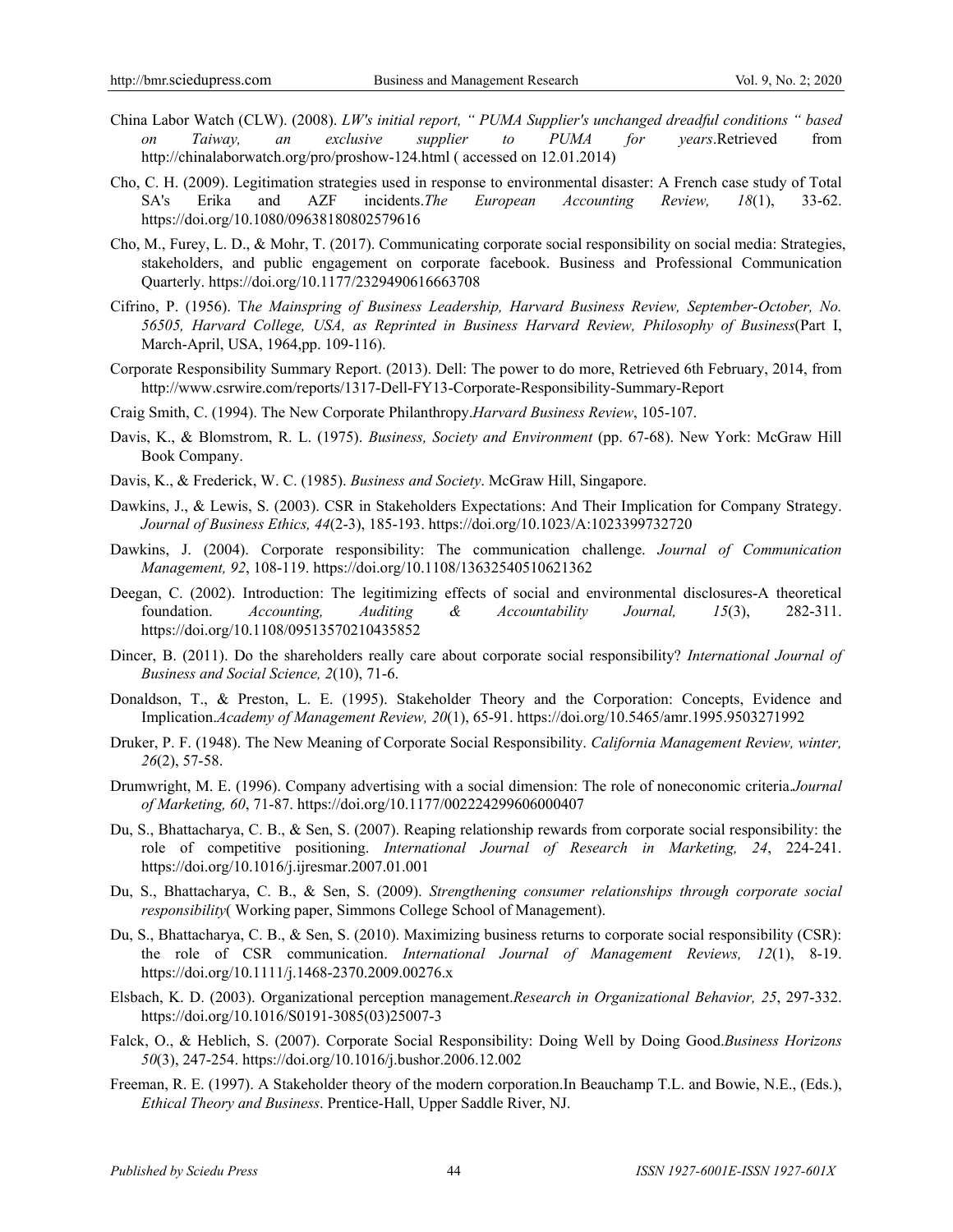- Freeman, R. E., Harrison, J., Wicks, A., Parmar, B., & De Colle, S. (2010). *Stakeholder Theory: The State of the Art*. Cambridge: Cambridge University Press. https://doi.org/10.1017/CBO9780511815768
- Friedman, M. (1962).*Capitalism and Freedom, Chicago* (p.133).The University of Chicago Press.
- Friedman, M. (1970). The Social Responsibility of Business is to Increase its Profits.*The New York Times, September 30*, 264-265.
- Ferreira, A. I., & Ribeiro, I. (2017). Are you willing to pay the price? The impact of corporate social (ir)responsibility on consumer behavior towards national and foreign brands. *Journal of Consumer Behaviour*. https://doi.org/10.1002/cb.1603
- Gainer, B. (2010). Corporate social responsibility. In Taylor, R. (Ed.), *Third Sector Research* (pp. 187-200). Springer, New York, NY. https://doi.org/10.1007/978-1-4419-5707-8\_14
- Gardberg, N. A., &Fombrun, C. J. (2006). Corporate citizenship: creating intangible assets across institutional environments. *Academy of Management Review, 31*(2), 329-346. https://doi.org/10.5465/amr.2006.20208684
- General Electric (GE). (2009). GE launches 'Healthymagination'; will commit \$6 billion to enable better health focusing on cost, access and quality. Retrieved from http://www. genewscenter.com
- Golob, U., & Bartlett, J. L. (2007).Communicating about corporate social responsibility: A comparative study of CSR reporting in Australia and Slovenia. *Public Relations Review, 33*(1), 1-9. https://doi.org/10.1016/j.pubrev.2006.11.001
- Gossling, T., & Vocht, C. (2007). Social role conceptions and CSR policy success.*Journal of Business Ethics, 74*(4), 363-372. https://doi.org/10.1007/s10551-007-9512-3
- Greening, D., & Turban, D. (2000). Corporate social performance as a competitive advantage in attracting a quality workforce. *Business and Society, 3*, 254-80. https://doi.org/10.1177/000765030003900302
- Harrison, J. S., & St. John, C. H. (1996). Managing and partnering with external stakeholders.*Academy of Management Executive, 10*, 46-60. https://doi.org/10.5465/ame.1996.9606161554
- Harvey, G., Hodder, A., & Brammer, S. (2017). Trade union participation in CSR deliberation: an evaluation. *Industrial Relations Journal, 48*(1), 42–55. https://doi.org/10.1111/irj.12167
- Holme, R., & Watts, P. (2000).*Corporate social responsibility: making good business sense*. World Business Council for Sustainable Development, Geneva, Switzerland.
- Husted, B. W., & Salazar, D. J. (2006). Taking Friedman seriously: maximizing profits and social performance. *Journal of Management Studies, 43*(1), 75-91. https://doi.org/10.1111/j.1467-6486.2006.00583.x
- Ihlen, O., Bartlett, J., & May, S. (2011). Corporate social responsibility and communication. In O. Ihlen, J. Bartlett, & S. May (Eds.), *the handbook of communication and corporate social responsibility* (pp. 3-22), Chichester: Wiley-Blackwell. https://doi.org/10.1002/9781118083246.ch1
- Jamali, D., & Mirshak, R. (2007). Corporate social responsibility (CSR): Theory and practice in a developing country context. *Journal of Business Ethics, 72*(3), 243-262. https://doi.org/10.1007/s10551-006-9168-4
- Jenkins, R. (2005). Globalization, corporate social responsibility and poverty. *International Affairs, 81*, 525-540. https://doi.org/10.1111/j.1468-2346.2005.00467.x
- Jensen, M. C. (2001). Value Maximization, Stakeholder Theory, and the Corporate Objective Function. *Journal of Applied Corporate Finance, 14*(3), 8-21. https://doi.org/10.1111/j.1745-6622.2001.tb00434.x
- Jones, T. M. (1980). Corporate Social Responsibility Revisited, Redefined. *California Management Review, Spring, 22*, 65. https://doi.org/10.2307/41164877
- Jones, P., Comfort, D., & Hillier, D. (2006). Corporate social responsibility and the UK construction industry. *Journal of Corporate Real Estate, 83*, 134-150. https://doi.org/10.1108/14630010610711757
- Kim, S. (2011). Transferring Effects of CSR Strategy on Consumer Responses: The Synergistic Model of Corporate Communication Strategy. *Journal of Public Relations Research, 23*(2), 218-241. https://doi.org/10.1080/1062726X.2011.555647
- Kim, S., Haley, E., & Schumann, D. W. (2009). Primary consequences of corporate communication strategy on consumer responses. *American Academy of Advertising (AAA) Annual Conference*, Cincinnati, OH.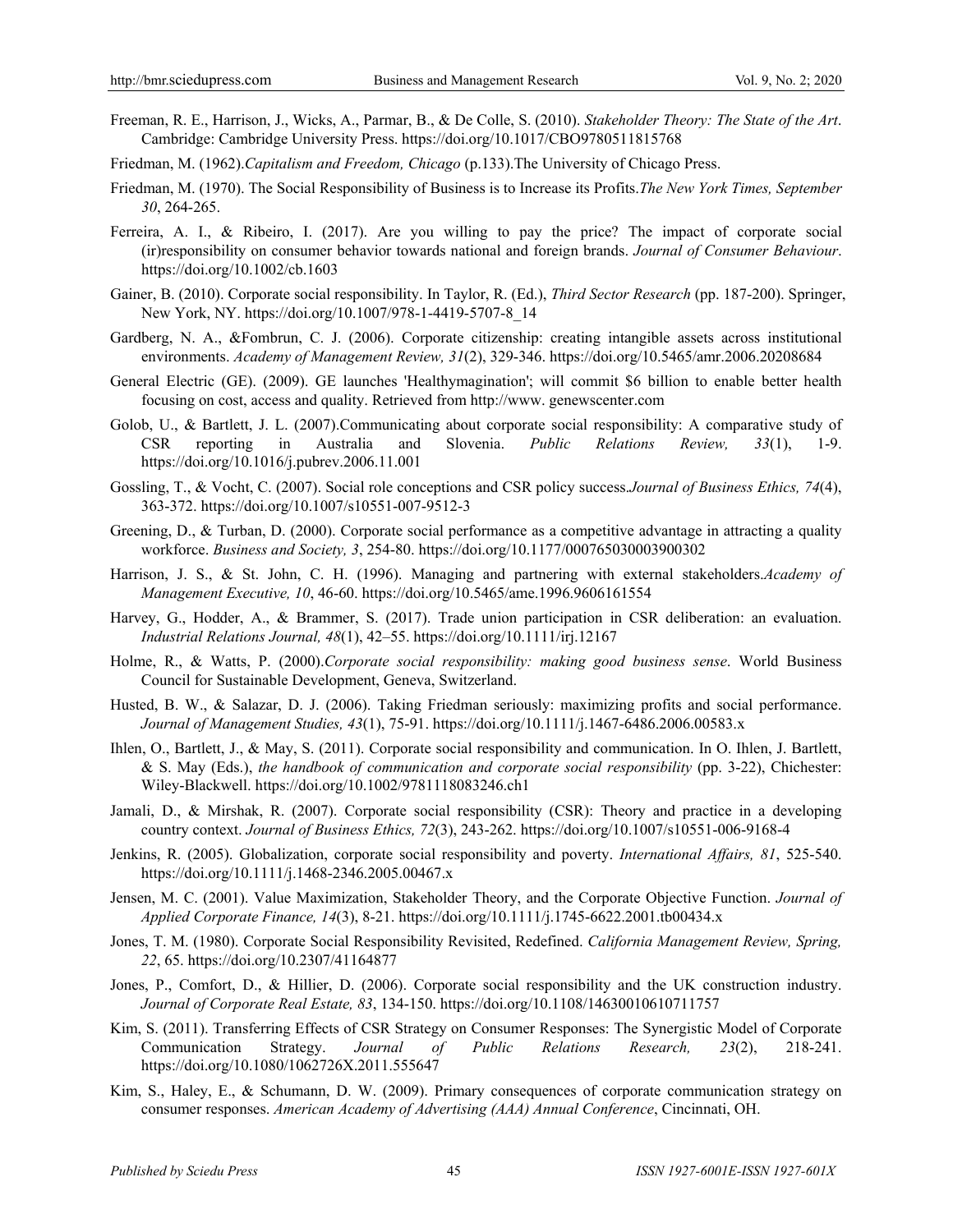- Kotler, P., & Lee, N. (2005).*Corporate Social Responsibility: Doing the Most Good for Your Company and Your Cause*. John Wiley & Sons, Inc., Hoboken, New Jersey.
- KPMG International Survey of Corporate Responsibility Reporting. (2008). Retrieved 8 December, 2018, from http://www.kpmg.com
- Kumar, K., & Subramanian, R. (1998). Meeting expectations of key stakeholders: stakeholder management in the health care industry. *SAM Advanced Management Journal, 63*, 31-41.
- Levitt, T. (1958). The dangers of social responsibility. *Harvard Business Review*, September-October, 41-50.
- Lim, J. S., & Greenwood, C. A. (2017). Communicating corporate social responsibility (CSR): Stakeholder responsiveness and engagement strategy to achieve CSR goals. *Public Relations Review*. https://doi.org/10.1016/j.pubrev.2017.06.007
- Lindblom, C. (1994). The implications of organizational legitimacy for corporate social performance and disclosure. Paper presented at the *critical perspectives on accounting conference*, New York.
- Maich, S. (2004). Walmart's Mid Life Crisis, Maclean's, August 23, p. 45, "The People Make It All Happen," Discount Store News, October 1999, 103-106. Retrieved 12.01, 2014, from www.walmartstores.com
- Marais, M. (2012). CEO rhetorical strategies for corporate social responsibility (CSR). *Society and Business Review, Emeral, 7*(3), 223-243. https://doi.org/10.1108/17465681211271314
- Matten, D., & Crane, A. (2005). Corporate citizenship: toward an extended theoretical conceptualization.*Academy of Management Review, 30*(1), 166-79. https://doi.org/10.5465/amr.2005.15281448
- McWilliams, A., & Siegel, D. (2001). Corporate social responsibility: a theory of the firm perspective. *Academy of Management Review, 26*, 117-27. https://doi.org/10.5465/amr.2001.4011987
- Morrison, E., & Bridwell, L. (2011). Consumer Social Responsibility The True Corporate Social Responsibility. *Competition Forum, 9*(1), 144-149.
- Morsing, M., & Schultz, M. (2006). Corporate social responsibility communication: stakeholder information, response and involvement strategies. *Business Ethics: A European Review, 15*(4), 323-338. https://doi.org/10.1111/j.1467-8608.2006.00460.x
- Morsing, M. (2006). Corporate social responsibility as strategic auto-communication: on the role of external stakeholders for member identification. *Business Ethics: A European Review, 15*(2), 171-182. https://doi.org/10.1111/j.1467-8608.2006.00440.x
- Morsing, M. (2018). CSR Communication: What Is It? Why Is It Important? In *Corporate Social Responsibility*. https://doi.org/10.1017/9781316335529.018
- Morsing, M., Schultz, M., & Nielsen. (2008). The 'Catch 22' of communicating CSR: Findings from a Danish study. *Journal of Marketing Communications, 14*(2), 97-111. https://doi.org/10.1080/13527260701856608
- Nestlé in society (2012). Creating Shared Value and meeting our commitments. Retrieved from http://www.csrwire.com/reports/1299-Nestl-in-Society-Creating-Shared-Value-and-meeting-our-commitments
- Nike Sustainable Business Performance Report (2017-2018). Nike Inc.Retrieved 6th February, 2018, from www.nikeresponsibility.com
- Perks, K. J., Farache, F., Shukla, P., & Berry, A. (2013). Communicating responsibility-practicing irresponsibility in CSR advertisements. *Journal of Business Research*, (66), 1881-1888. https://doi.org/10.1016/j.jbusres.2013.02.009
- Popoli, P. (2011). Linking CSR strategy and brand image: Different approaches in local and global markets, Marketing Theory. SAGE Publication.Retrieved 10.02, 2014, from http://www.sagepublications.com
- Porter ,M. E., & Kramer, M. R. (2011). Creating shared value: Howto reinvent capitalism-And unleash a wave of innovation and growth. *Harvard Business Review*, 1-17.
- Porter, M. E., & Kramer, M. R. (2002).The competitive advantage of corporate philanthropy.*Harvard Business Review, 80*(12), 57-68.
- Post, J. E. et al. (1996). *Business And Society: CoporateStragey, Public Policy, Ethics* (pp.5,43,46). McGraw Hil Inc. New York.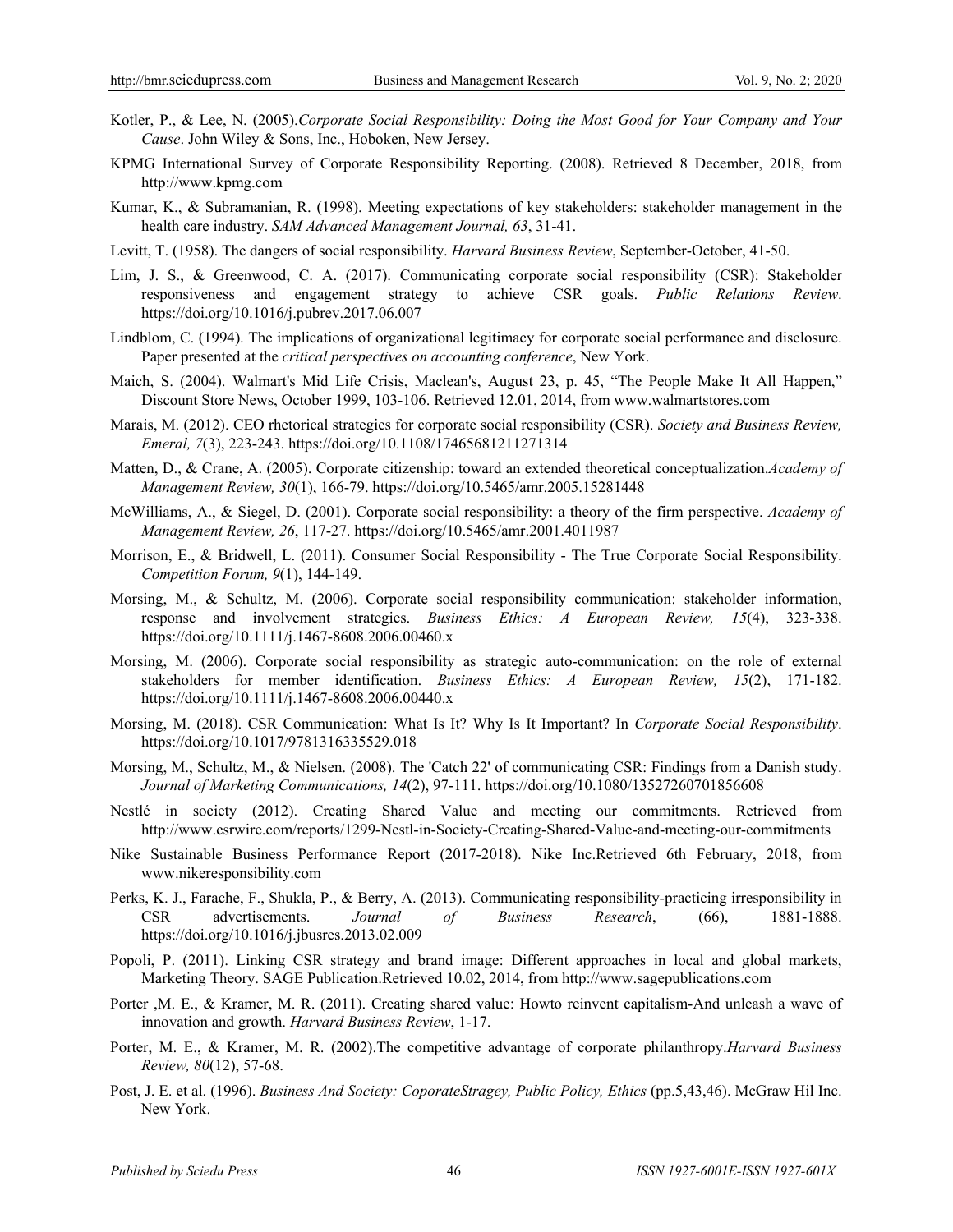- Post, J., Preston, L., & Sachs, S. (eds., 2002). *Redefining the Corporation: Stakeholder Management and Organizational Wealth*. Stanford, CA: Stanford University Press.
- Prado-lorenzo, J.-M., & Garcia-sanchez, I.-M. (2010). The role of boards of directors in disseminating relevant information on greenhouse gases. *Journal of Business Ethics, 97*(3), 391-424. https://doi.org/10.1007/s10551-010-0515-0
- Preston, A. M., Wright, C., & Young, J. J. (1996). Imag [in] ing annual reports. *Accounting, Organizations and Society, 21*(1), 113-137. https://doi.org/10.1016/0361-3682(95)00032-5
- Robbins, S. P., & Coulter, M. K. (2012). *Management*(11th ed., pp. 124-125). Pearson Education, Inc., publishing as Prentice Hall, New Jersey, USA.
- Robins, F. (2005). Why Corporate Social Responsibility Should Be Popularized but Not Imposed, (ed.) *Proceedings of the European Academy of Management Conference*, Munich.
- Rowe, M. (2006). Reputation, relationships and risk: A CSR primer for ethics officers. *Business and Society Review 111*, 441-455. https://doi.org/10.1111/j.1467-8594.2006.00281.x
- Sacconi, L., Blair, M., Freeman, R E., and Vercelli, A. (2011). *Corporate Social Responsibility and Corporate Governance: The Contribution of Economic Theory and Related Disciplines*. Palgrave Macmillan, NY: USA, p. xiv. https://doi.org/10.1057/9780230302112
- Schumann, D. W., Hathcote, J. M., & West, S. (1991). Corporate advertising in America: A review of published studies on use, measurement, and effectiveness. *Journal of Advertising, 20*, 35-56. https://doi.org/10.1080/00913367.1991.10673346
- Schumpeter, J. A. (1911). Theory of Economic Development, (in ed. *The Economics of Development and Planning*, 31st Edition, M L Jhingan).
- Sen, S., & Bhattacharya, C. B. (2001). Does doing good always lead to doing better? Consumer reactions to corporate social responsibility. *Journal of Marketing Research, 38*, 43-62. https://doi.org/10.1509/jmkr.38.2.225.18838
- Sen, S., Bhattacharya, C. B., & Korschun, D. (2006). The role of corporate social responsibility in strengthening multiple stakeholder relationships: a field experiment. *Journal of the Academy of Marketing Science, 34*, 158-166. https://doi.org/10.1177/0092070305284978
- Shambora, J. (2010). *How I Got Started: Blake Mycoskie, Founder of TOMS Shoes, Fortune* (March 22, p. 72).
- Shuili, D., Bhattacharya, C. B., & Sen, S. (2010). Maximizing Business Returns to Corporate Social Responsibility (CSR): The Role of CSR Communication. *International Journal of Management Reviews, 12*(1), 8-19. https://doi.org/10.1111/j.1468-2370.2009.00276.x
- Sohn, Seok, Y., Jin K. H., Lee, & Sung, H. (2012).Communication strategies for enhancing perceived fit in the CSR sponsorship context. *International Journal of Advertising, 31*(1), 133-147. https://doi.org/10.2501/IJA-31-1-133-146
- Sones, M. (2007). Corporate citizenship and social responsibility: How effective are pharmaceutical companies communicating these business initiatives? A paper presented at the annual meeting of the Association for Education in Journalism and Mass Communication. (2007). The Renaissance, Washington DC, 8 August 2007. Retrieved from http://www.allacademic.com (accessed on 17.02.2017)
- Sony Annual Report (2013). *Business and CSR Review*. Retrieved 6th February, 2016, from http://www.sony.net/SonyInfo/csr\_report/about/
- Steers, R. M. et al. (1985). *Managing Effective Organization: An Introduction* (p. 626). Boston, Kent Publishing Company.
- Stone, B. (2001). Corporate social responsibility and institutional investment: a content analysis-based portfolio screening model for socially responsible mutual funds. *Business and Society, 40*, 112-7. https://doi.org/10.1177/000765030104000107
- Stoner, J. A. F. et al. (1997). *Management* (6th ed., pp.10-104). Prentice Hall of India.
- Stuart, H. (2006). *Corporate social responsibility: How to act and what to communicate*. Retrieved 22 December, 2013, from http://smib.vuw.ac.nz:8081/www/ANZMAC2006/documents/Stuart\_Helen.pdf